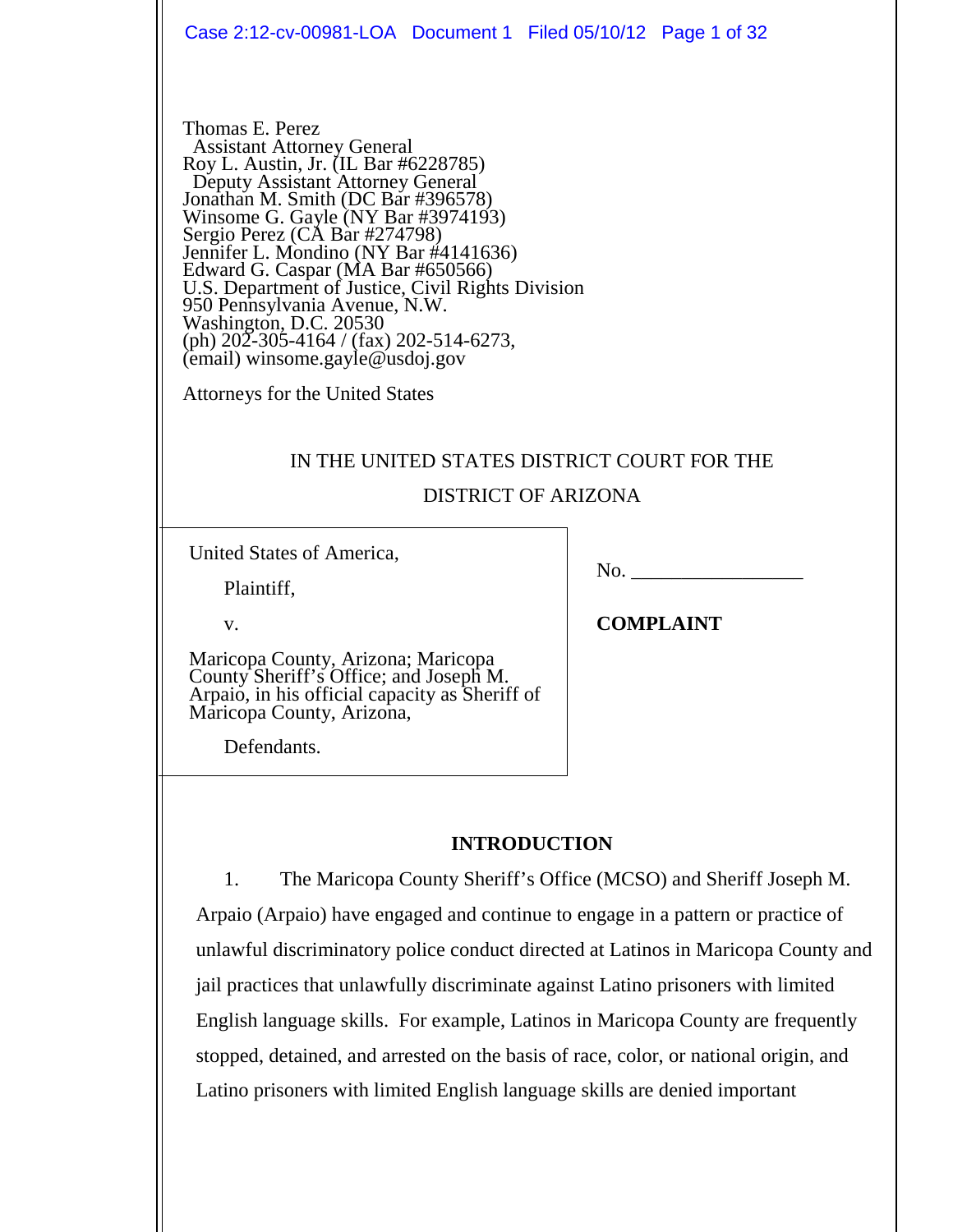constitutional protections. In addition, Defendants MCSO and Arpaio pursue a pattern or practice of illegal retaliation against their perceived critics by subjecting them to baseless criminal actions, unfounded civil lawsuits, or meritless administrative actions.

2. As a result of the pattern or practice of unlawful discrimination, Latinos in Maricopa County are systematically denied their constitutional rights; the relationship between MCSO and key segments of the community is eroded, making it more difficult for MCSO to fight crime; and the safety of prisoners and officers in the jails is jeopardized. Constitutional policing is an essential element of effective law enforcement. MCSO and Arpaio's conduct is neither constitutional nor effective law enforcement.

3. Defendant Maricopa County, which is responsible for funding and oversight of MCSO, has failed to ensure that MCSO's programs or activities comply with the requirements of the Constitution and federal law.

4. The Defendants' violations of the Constitution and laws of the United States are the product of a culture of disregard in MCSO for Latinos that starts at the top and pervades the organization. MCSO jail employees frequently refer to Latinos as "wetbacks," "Mexican bitches," and "stupid Mexicans." MCSO supervisors involved in immigration enforcement have expressed anti-Latino bias, in one instance widely distributing an email that included a photograph of a Chihuahua dog dressed in swimming gear with the caption "A Rare Photo of a Mexican Navy Seal." MCSO and Arpaio's words and actions set the tone and create a culture of bias that contributes to unlawful actions.

5. MCSO promotes, and is indifferent to, the discriminatory conduct of its law enforcement officers, as is demonstrated by inadequate policies, ineffective training, virtually non-existent accountability measures, poor supervision, scant data collection mechanisms, distorted enforcement prioritization, an ineffective complaint and

28

27

1

2

3

4

5

6

7

8

9

10

11

12

13

14

15

16

17

18

19

20

21

22

23

24

25

26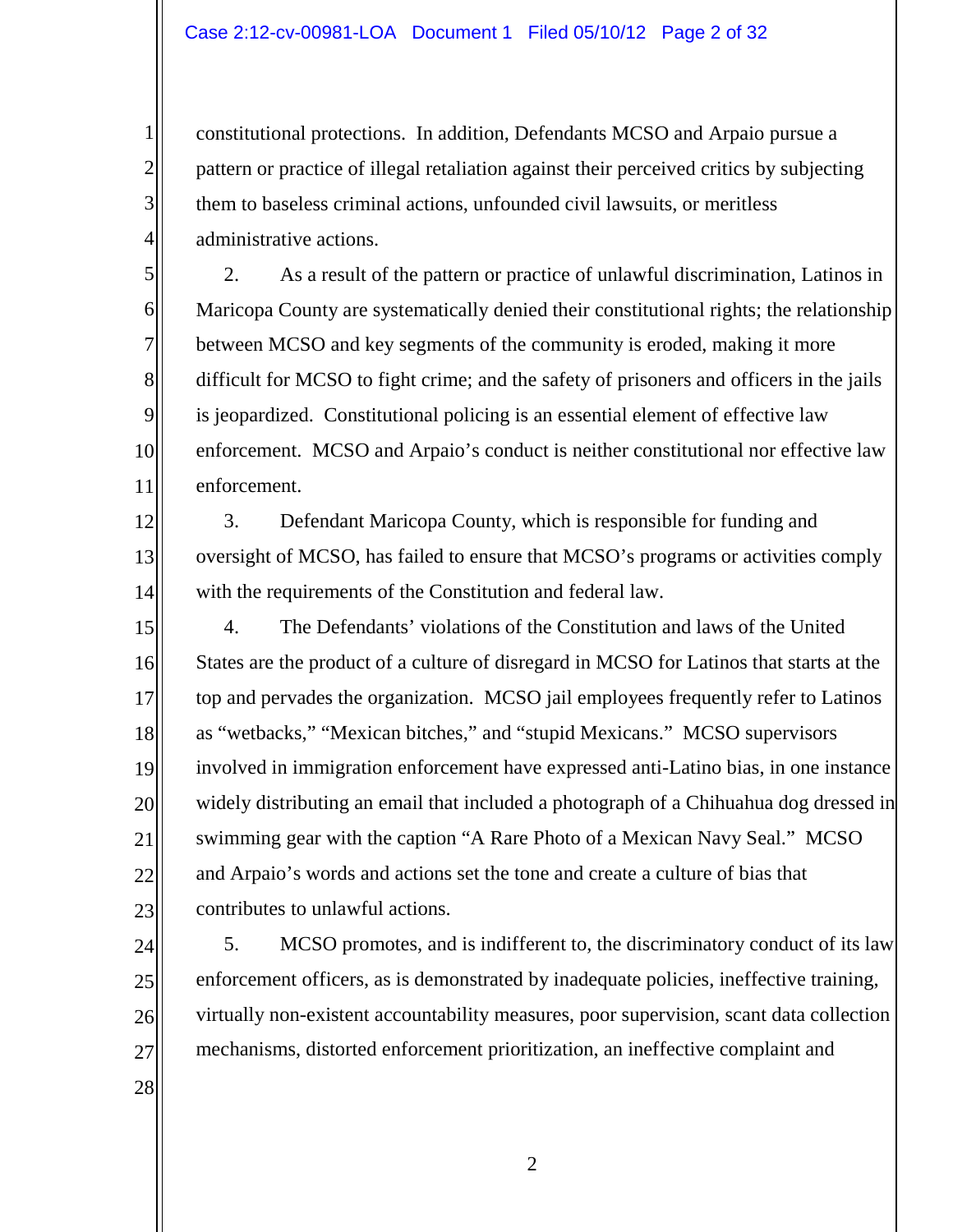disciplinary system, and dramatic departures from standard law enforcement practices.

6. This Complaint sets out three categories of unlawful conduct: (1) a pattern or practice of discriminatory and otherwise unconstitutional law enforcement actions against Latinos in Maricopa County; (2) discriminatory jail practices against Latino prisoners with limited English language skills; and (3) a pattern or practice of retaliatory actions against perceived critics of MCSO activities.

7. This action is brought to enforce the First Amendment, Fourth Amendment, and Fourteenth Amendment of the United States Constitution; the Violent Crime Control and Law Enforcement Act of 1994, 42 U.S.C. § 14141; Title VI of the Civil Rights Act of 1964, 42 U.S.C. §§ 2000d to 2000d-7; the Title VI implementing regulations issued by the United States Department of Justice, 28 C.F.R. §§ 42.101 to 42.112; and Title VI contractual assurances.

8. The United States seeks declaratory and injunctive relief to remedy the Defendants' violations of the law and to ensure that MCSO implements sustainable reforms establishing police and jail practices that are constitutional. Implementation of constitutional policing practices will enhance public safety for people in Maricopa County.

19

1

2

3

4

5

6

7

8

9

10

11

12

13

14

15

16

17

18

20

21

22

23

24

25

26

27

28

9. The United States alleges the following:

### **DEFENDANTS**

10. Defendant Maricopa County Sheriff's Office (MCSO) is a law enforcement agency in Maricopa County, Arizona. MCSO provides law enforcement throughout the County and operates the county jail system. MCSO is a program or activity that receives federal financial assistance from the United States Department of Justice (DOJ), both directly and as a subrecipient of Maricopa County.

11. Defendant Joseph M. Arpaio (Arpaio) is the Sheriff of Maricopa County and is responsible for the operation of MCSO, both in its policing and jail operations. Arpaio has signed contractual assurances that MCSO will comply with federal law.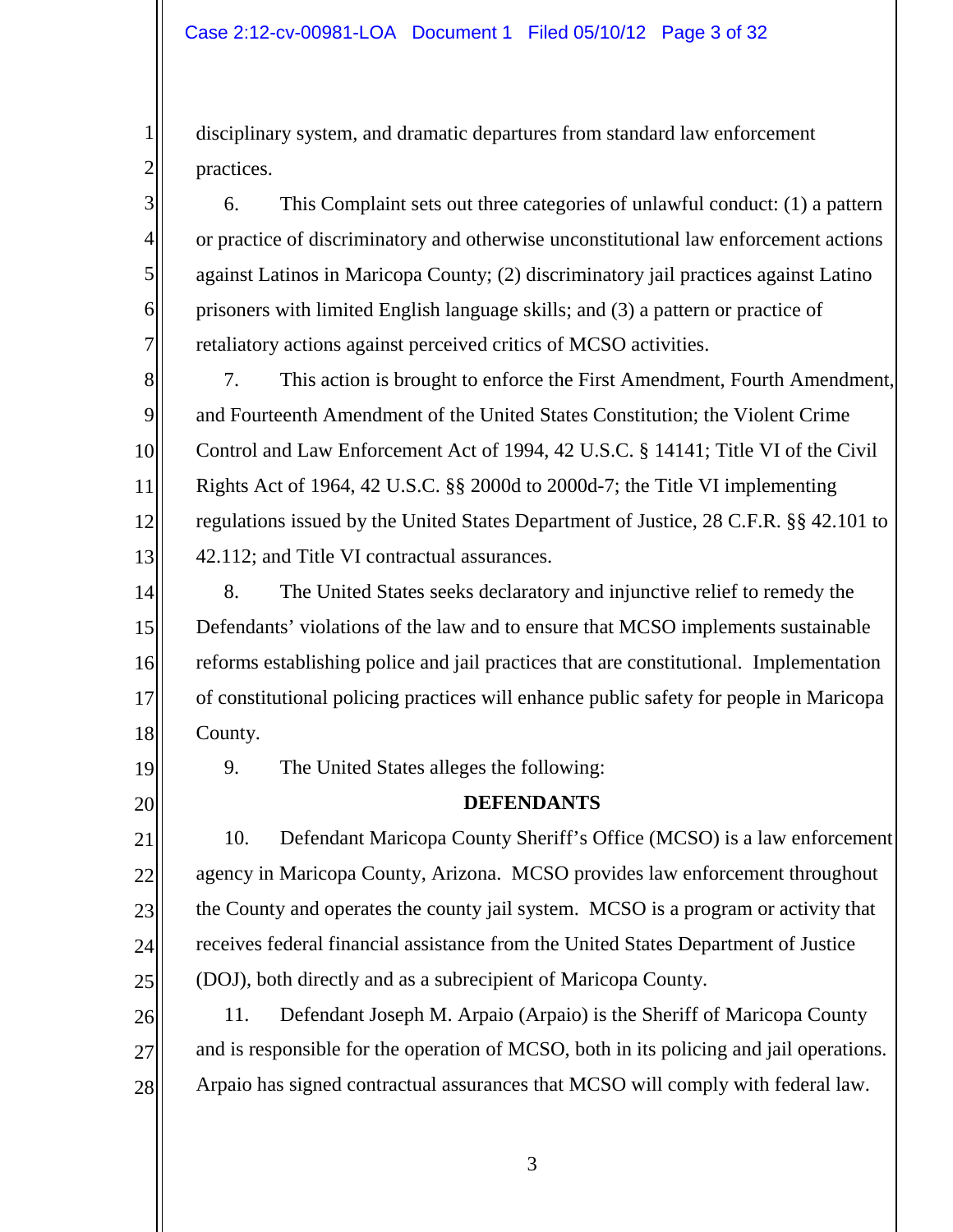12. Defendant Maricopa County (the County) is a political subdivision of the State of Arizona. The County is responsible for funding MCSO. The County's programs and activities receive federal financial assistance, including from DOJ. As a recipient of federal funds, the County is responsible for ensuring—and it has made contractual assurances that it will ensure—that the programs or activities to which it distributes those funds, including programs administered by MCSO, comply with federal law.

### **BACKGROUND**

13. Maricopa County, Arizona has close to four million residents and is the fourth largest county in the United States by population.

14. Maricopa County covers more than 9,200 square miles.

12 13 14 15 16 15. According to the 2010 census, Maricopa County is 59 percent White, non-Hispanic, 30 percent Hispanic/Latino, 5 percent Black, 4 percent Asian, and 2 percent Native American. The Hispanic population in Maricopa County grew by approximately 47 percent during the period between the 2000 census and the 2010 census.

17 18 19 16. MCSO employs approximately 900 sworn deputies and 1,800 sworn detention officers (both are referred to as "officers" in this Complaint). It also relies on the services of approximately 3,000 volunteer posse members.

### **JURISDICTION AND VENUE**

22 17. This Court has jurisdiction over this action pursuant to 28 U.S.C. §§ 1331 and 1345.

23 24 25 26 18. The United States is authorized to initiate this action against Defendants Maricopa County, MCSO, and Arpaio (collectively, "the Defendants") under the Violent Crime Control and Law Enforcement Act of 1994, 42 U.S.C. § 14141, and Title VI of the Civil Rights Act of 1964, 42 U.S.C. §§ 2000d to 2000d-7, and its implementing regulations, 28 C.F.R. §§ 42.101 to 42.112.

28

27

20

21

1

2

3

4

5

6

7

8

9

10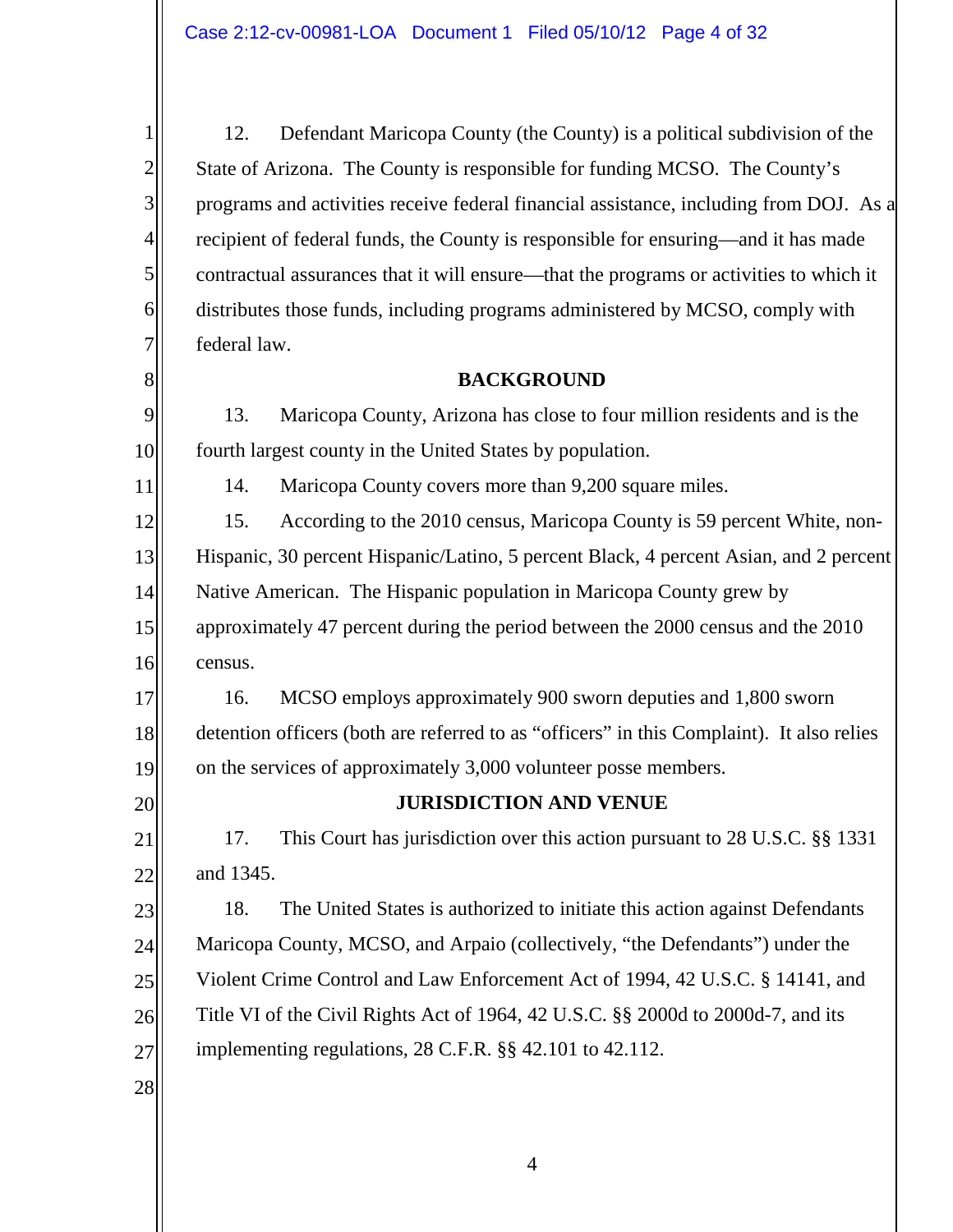2

3

4

5

6

7

8

9

10

11

12

13

14

15

16

17

18

19

20

21

22

23

24

25

26

27

28

19. Declaratory and injunctive relief is sought as authorized by 42 U.S.C. § 14141(b) and 28 U.S.C. §§ 2201 and 2202.

20. Venue is proper in the District of Arizona pursuant to 28 U.S.C. § 1391(b). The Defendants are located in Arizona, and all events, actions, or omissions giving rise to these claims occurred in Arizona.

### **FACTS**

### **I. MCSO's Police Practices Unlawfully Discriminate against Latinos in Violation of Their Constitutional and Statutory Rights**

21. In or about 2006, Arpaio decided to turn MCSO into a "full-fledged antiillegal immigration agency." Since that time, MCSO has made immigration enforcement one of the highest priorities of its law enforcement efforts.

22. From at least 2006 and continuing through the present, MCSO officers have unlawfully discriminated against Latinos and otherwise violated their constitutional rights through a broad range of police practices, including the following:

a. Unconstitutional and unlawful targeting of Latinos, because of their race, color, or national origin, for pretextual traffic stops during routine enforcement activity, in connection with purported immigration and human smuggling law enforcement activities, and during purported crime suppression operations (suppression sweeps);

# b. Unconstitutional and unlawful detention of Latino drivers and passengers, because of their race, color, or national origin, to determine immigration status, when there is no lawful basis for the detention;

c. Unconstitutional and unlawful searches and seizures of Latinos, because of their race, color, or national origin, during raids of residences suspected of housing undocumented persons; and

d. Unconstitutional and unlawful targeting of Latino workers and illegal detention of Latinos, because of their race, color, or national origin, during worksite raids.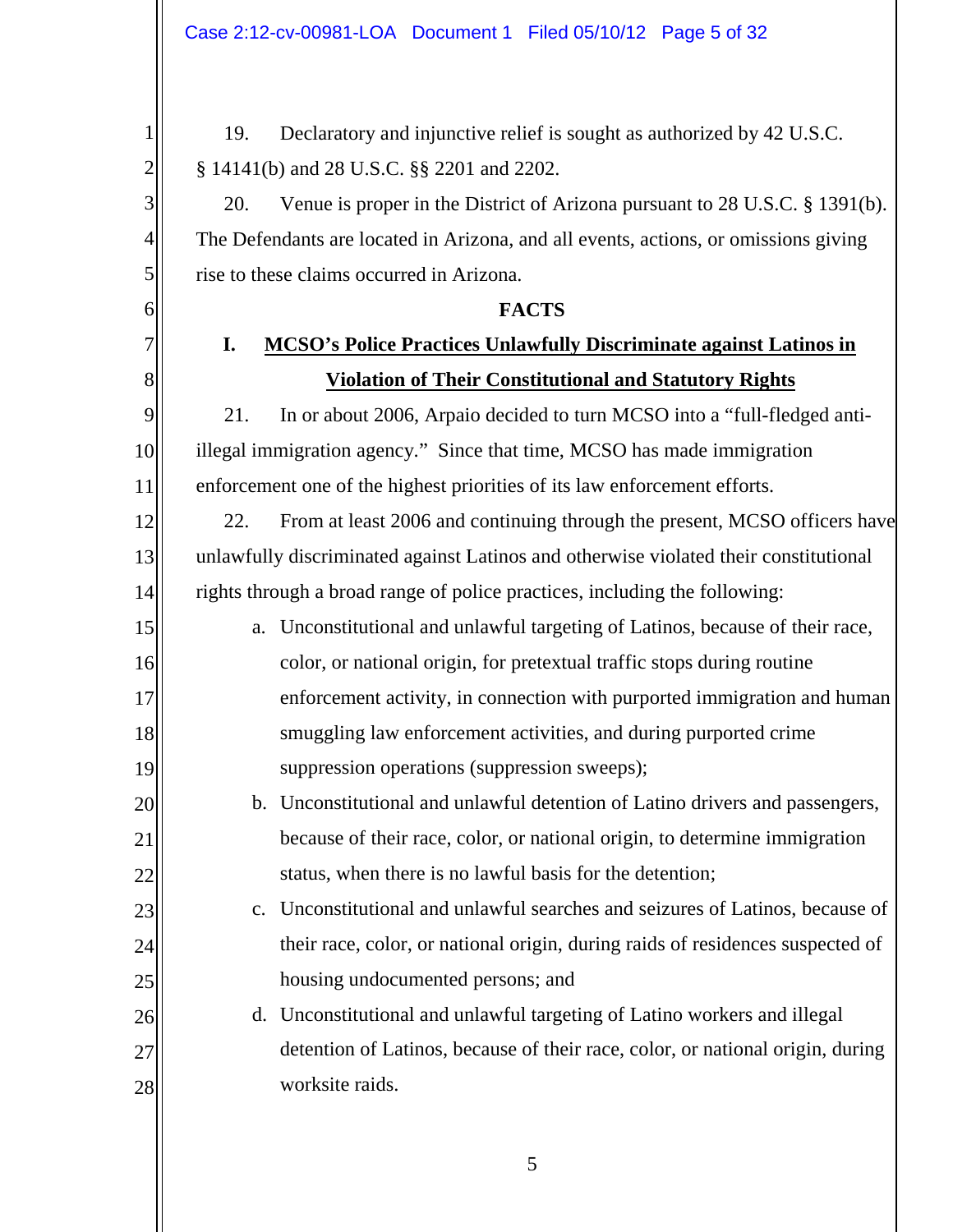2

3

4

5

6

7

8

9

10

11

12

13

14

15

16

17

20

21

22

23

24

25

23. These practices, and the Defendants' discriminatory actions against Latino limited English proficient (LEP) prisoners in MCSO jails (described below), constitute a pattern or practice of conduct that deprives Latinos in Maricopa County of rights, privileges, and immunities secured and protected by the United States Constitution and federal laws.

24. The Defendants' intent to discriminate against Latinos is demonstrated not only by the disparate negative impact on Latinos of the discriminatory conduct described above, but by other practices, policies, and statements of the Defendants, including:

- a. MCSO's departure from standard law enforcement practices that help to prevent biased policing and ensure constitutional policing; and
- b. Statements by MCSO leadership and staff denigrating and endorsing the denigration of Latinos.

# **A. MCSO Targets Latinos on the Roads in a Discriminatory and Otherwise Unconstitutional Manner**

25. MCSO officers unlawfully rely on race, color, or national origin in their enforcement of traffic laws.

18 19 26. Latino drivers are subjected to disparate treatment as compared to similarly situated non-Latino drivers.

27. This was evidenced by a 2011 study that assessed the incidence of traffic violations by non-Latino and Latino drivers and compared those data to the rates at which MCSO officers stopped non-Latino and Latino traffic violators.

28. For example, in the southwest portion of the County, the study found that Latino drivers are almost four times more likely to be stopped by MCSO officers than non-Latino drivers engaged in similar conduct.

26 27 28 29. In the northwest portion of the County, the study found that Latino drivers are over seven times more likely to be stopped by MCSO officers than non-Latino drivers engaged in similar conduct.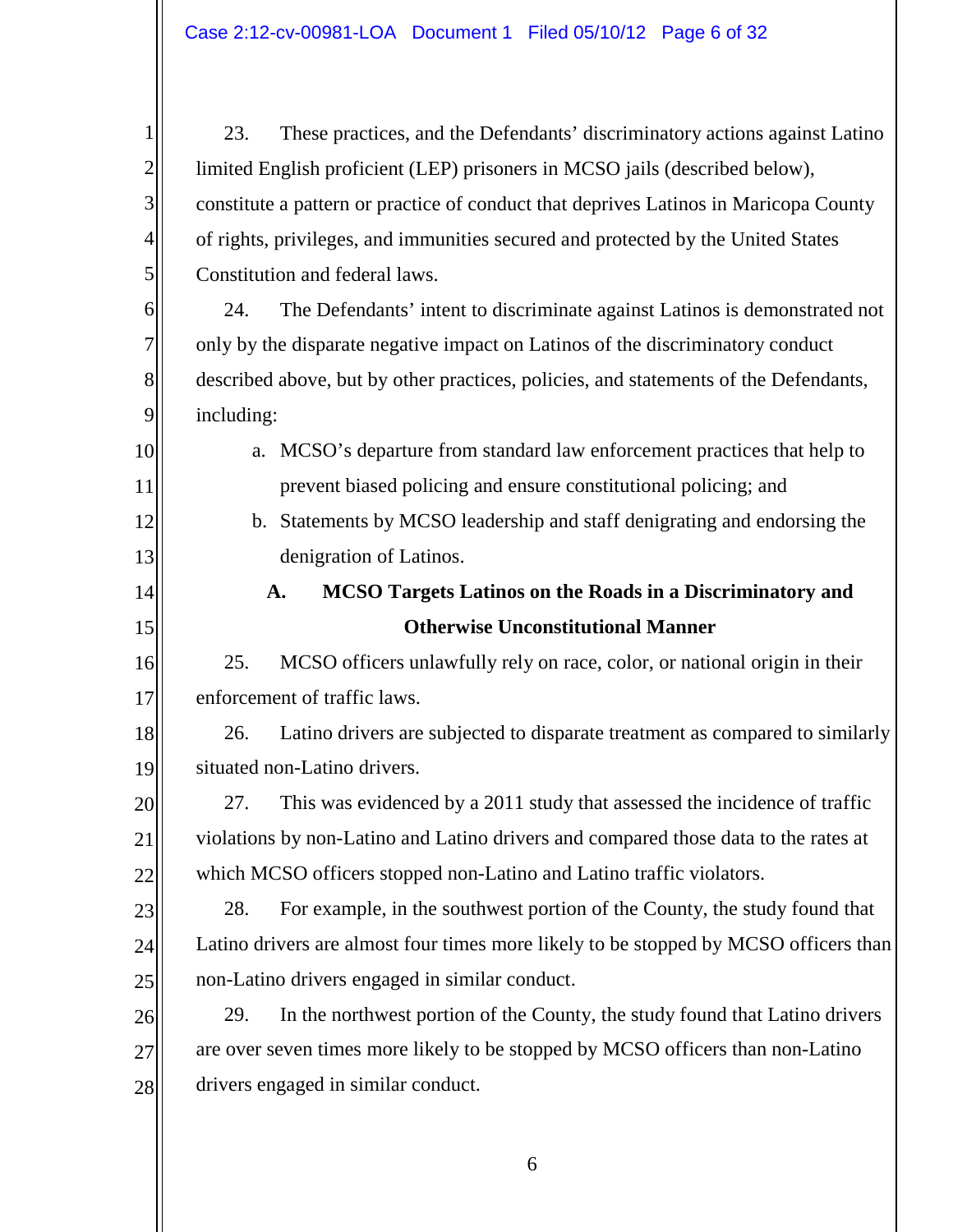2

3

4

5

6

7

8

9

10

11

12

13

14

15

16

17

18

19

20

21

22

23

24

25

26

27

28

30. Most strikingly, in the northeast portion of the County, the study found that Latino drivers are nearly nine times more likely to be stopped by MCSO officers than non-Latino drivers engaged in similar conduct.

31. This targeting of Latinos for traffic enforcement violates the Fourth Amendment and the Due Process and Equal Protection Clauses of the Fourteenth Amendment.

> i. Unlawful Traffic Stops by the Human Smuggling Unit

32. MCSO discriminates against Latinos through traffic stops made in connection with the immigration enforcement activities of its Human Smuggling Unit (HSU).

33. HSU is a unit of approximately 15 officers and supervisors whose mission is to "interdict human smuggling loads and drop houses, and conduct investigations that result in the successful prosecution of all suspects under A.R.S. §13-2319.A." A.R.S. §13-2319.A is Arizona's criminal human smuggling law.

34. In pursuing HSU's mission of interdicting human smugglers, HSU members unlawfully and routinely rely on race, color, or national origin in initiating pretextual stops of vehicles on the roads and highways of Maricopa County.

35. HSU members exercise significant discretion in determining whom to stop. 36. Training of HSU members emphasizes highly subjective factors to determine which cars to target for stops and whether to treat passengers in stopped cars as potentially undocumented persons.

37. The factors described in MCSO deputy training, and relied upon by HSU members, are not reasonably calculated to differentiate between undocumented immigrants and U.S. citizens who are Latino, or Latinos who are otherwise lawfully in the United States. For example, in determining which cars to stop and which people to detain, MCSO officers routinely rely upon factors such as whether passengers look "disheveled" or do not speak English. These criteria, as routinely cited by HSU officers, are insufficient to provide reasonable suspicion that a vehicle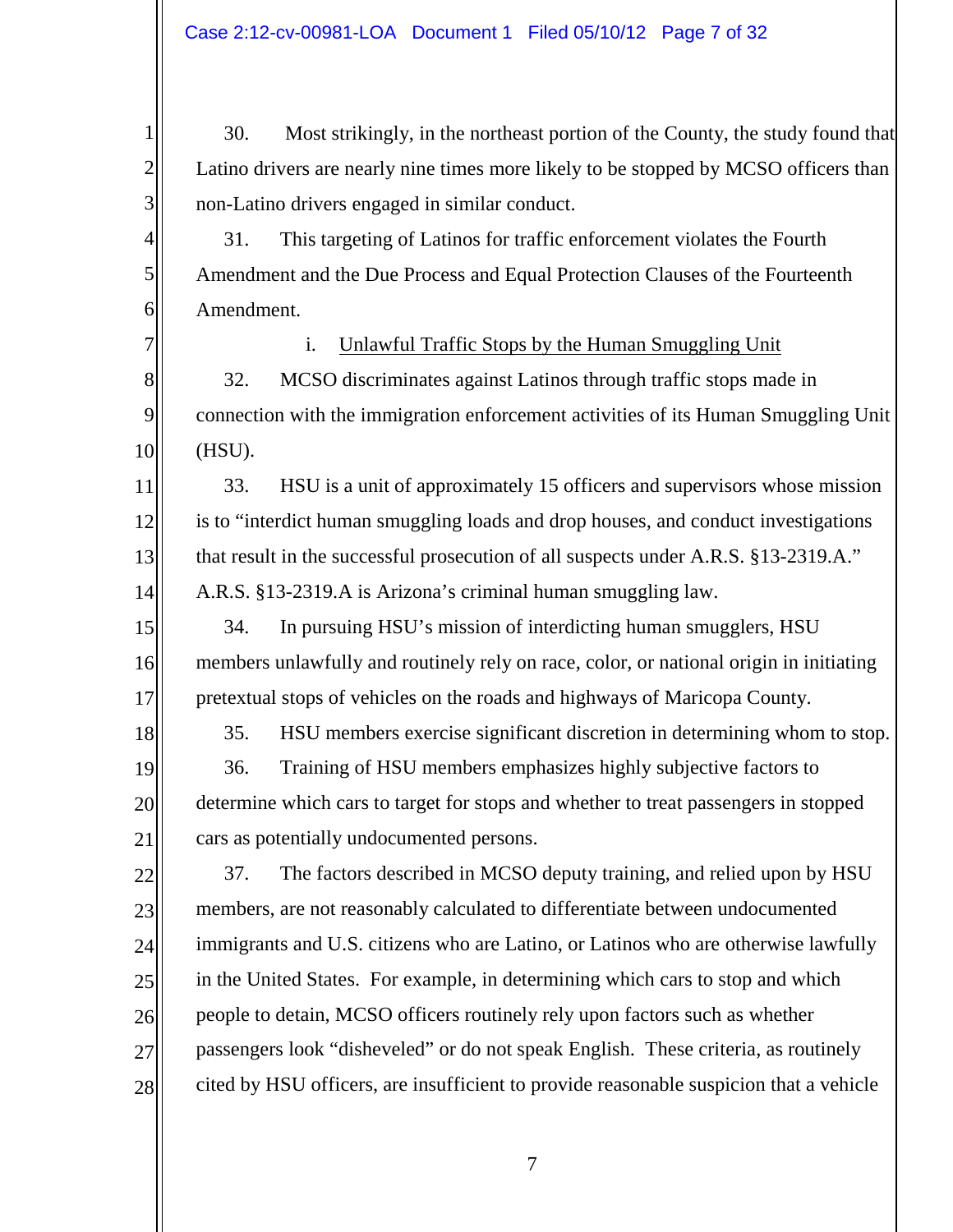contains undocumented persons or to justify the detention of passengers for questioning.

38. HSU does not collect relevant data or other information that would allow it to assess the efficacy of its methods, or to evaluate whether any HSU officer is engaged in unconstitutional conduct.

39. Officers are given little meaningful training on procedures to avoid racial profiling and MCSO has no meaningful accountability mechanisms in place.

40. HSU operates without meaningful policy guidance, despite the high risk of racial profiling from immigration-targeted law enforcement activities. The MCSO Handbook provided to HSU officers contains no guidance on the enforcement of immigration laws or the determination of probable cause for immigration violations in a manner that avoids discrimination based on race, color, or national origin.

41. As a result, vehicles occupied by Latinos are far more likely to be stopped by HSU officers, as compared to non-Latino drivers and passengers.

42. HSU officers report low "hit" rates from pretextual stops. The vast majority of people stopped by HSU officers are either United States citizens or are otherwise lawfully present in the United States.

43. HSU targets not only drivers, but passengers, in an attempt to apprehend both smugglers and the persons who are being smuggled.

44. HSU officers often unlawfully justify stops of Latino drivers on grounds that are false, contradict their own records, or do not rise to the level of a traffic law violation.

45. In one instance, HSU officers stopped and detained a Latino driver and Latino passengers for a human smuggling investigation because they "appeared to be laying or leaning on top of each other" and "appeared, disheveled, dirty, or stained clothing [*sic*]." However, MCSO pictures taken at the scene show neatly dressed passengers sitting comfortably in the rear of the vehicle.

28

27

1

2

3

4

5

6

7

8

9

10

11

12

13

14

15

16

17

18

19

20

21

22

23

24

25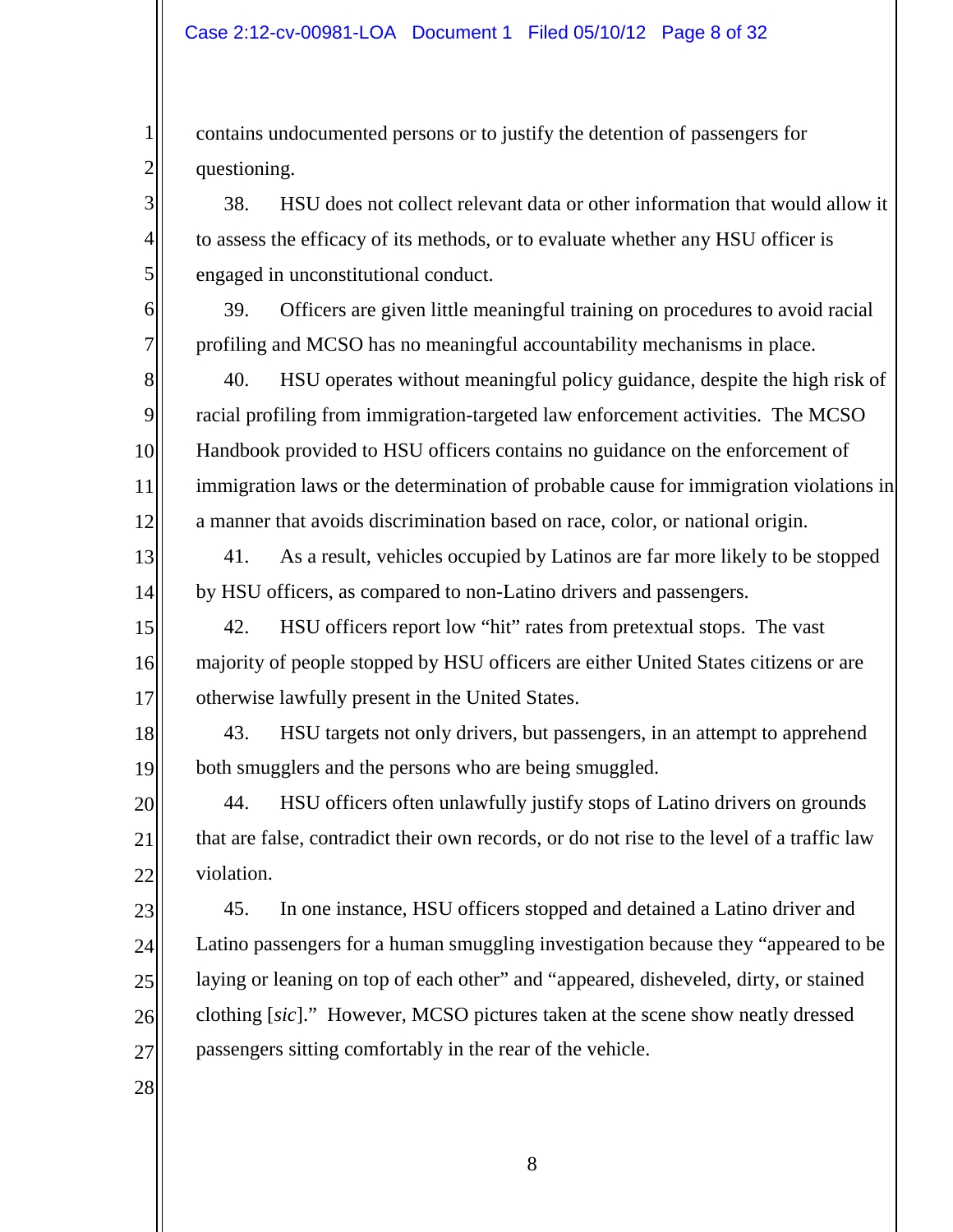46. In another instance, MCSO officers stopped a car carrying four Latino men, although the car was not violating any traffic laws. The MCSO officers ordered the men out of the car, zip-tied them, and made them sit on the curb for an hour before releasing all of them. The only reason given for the stop was that the men's car "was a little low," which is not a criminal or traffic violation.

47. In addition to engaging in discrimination in the determination of whom to stop, HSU officers illegally detain Latino passengers to determine immigration status.

48. Once HSU officers stop a car, and a driver or passenger appears to be Latino, officers will typically question the passenger regarding immigration status and ask for identification. If the passenger cannot produce identification or does not speak English to the officer, the HSU officer routinely will detain the passenger to determine whether the passenger is lawfully in the United States.

49. Reports by MCSO officers reveal the routine absence of probable cause to arrest passengers. For example, the following factors, in some combination, were listed as the support for probable cause in more than 50 arrest reports: passengers appeared nervous or avoided eye contact; passengers had strong smell of body odor; and passengers had no luggage or personal belongings in the car.

18

19

20

21

22

23

1

2

3

4

5

6

7

8

9

10

11

12

13

14

15

16

17

#### ii. Unlawful Traffic Stops During Suppression Sweeps

50. MCSO unlawfully discriminates against Latinos in traffic stops conducted during "crime suppression operations," commonly known as suppression sweeps.

51. MCSO has adopted the practice of suppression sweeps—large-scale, resource-intensive operations involving dozens of officers and volunteer posse members—as part of its efforts to enforce immigration laws.

24 25 26 52. Suppression sweeps are a practice of using a high volume of pretextual traffic stops over a designated period in selected geographic areas in an effort to identify undocumented persons.

27 28 53. MCSO officers exercise significant discretion in determining whom to stop during suppression sweeps.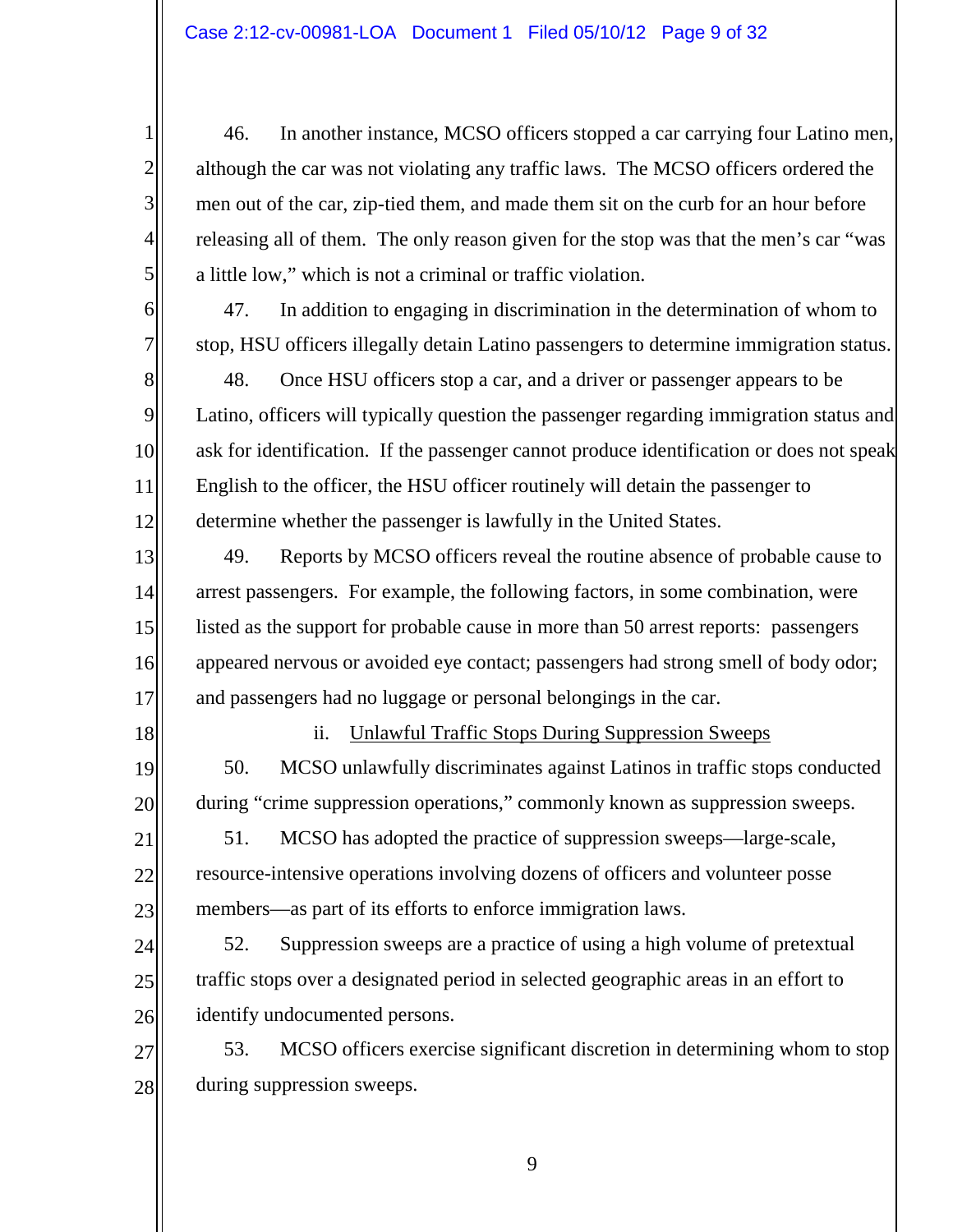54. During these operations, MCSO officers target Latinos, as opposed to non-Latinos, for traffic stops based on their race, color, or national origin. These sweeps result in the systematic violation of the constitutional rights of Latinos.

55. The suppression sweeps are not based on reliable intelligence or allegations of criminal activity, lack sufficient operational planning, are not subject to meaningful oversight, and are conducted by MCSO officers, along with volunteer posse members, who are given insufficient training or guidance as to the execution of suppression sweeps.

56. MCSO does not collect relevant data or other information that would allow it to assess the efficacy of these suppression sweeps, or to evaluate whether any officer misconduct occurs during such operations.

12 13 57. Highly subjective criteria are used to determine who is subject to detention pursuant to a pretext traffic stop.

58. Locations also have been selected for sweeps because of complaints by non-Latino residents that there are Latinos in those areas.

16 17 18 19 59. A high percentage of people who are stopped have committed no criminal offense. In one crime suppression sweep, out of 299 stops, only 41 persons were taken into custody. In another, 451 vehicles were stopped and only 53 persons were taken into custody. These rates are typical of all MCSO suppression sweeps.

20 22 60. MCSO suppression sweeps on County roads result in extensive and unjustified seizures, often of dozens of law-abiding Latinos who happen to be in the area in which the operation is taking place.

23

24

25

26

21

1

2

3

4

5

6

7

8

9

10

11

14

15

iii. Mistreatment of Latinos In the Course of Traffic Enforcement

61. The unlawful targeting and stopping of Latinos by MCSO officers through routine traffic enforcement activities and immigration-related operations has led to the mistreatment of Latinos.

27 28 62. For example, an MCSO officer stopped a Latina woman – a citizen of the United States and five months pregnant at the time – as she pulled into her driveway.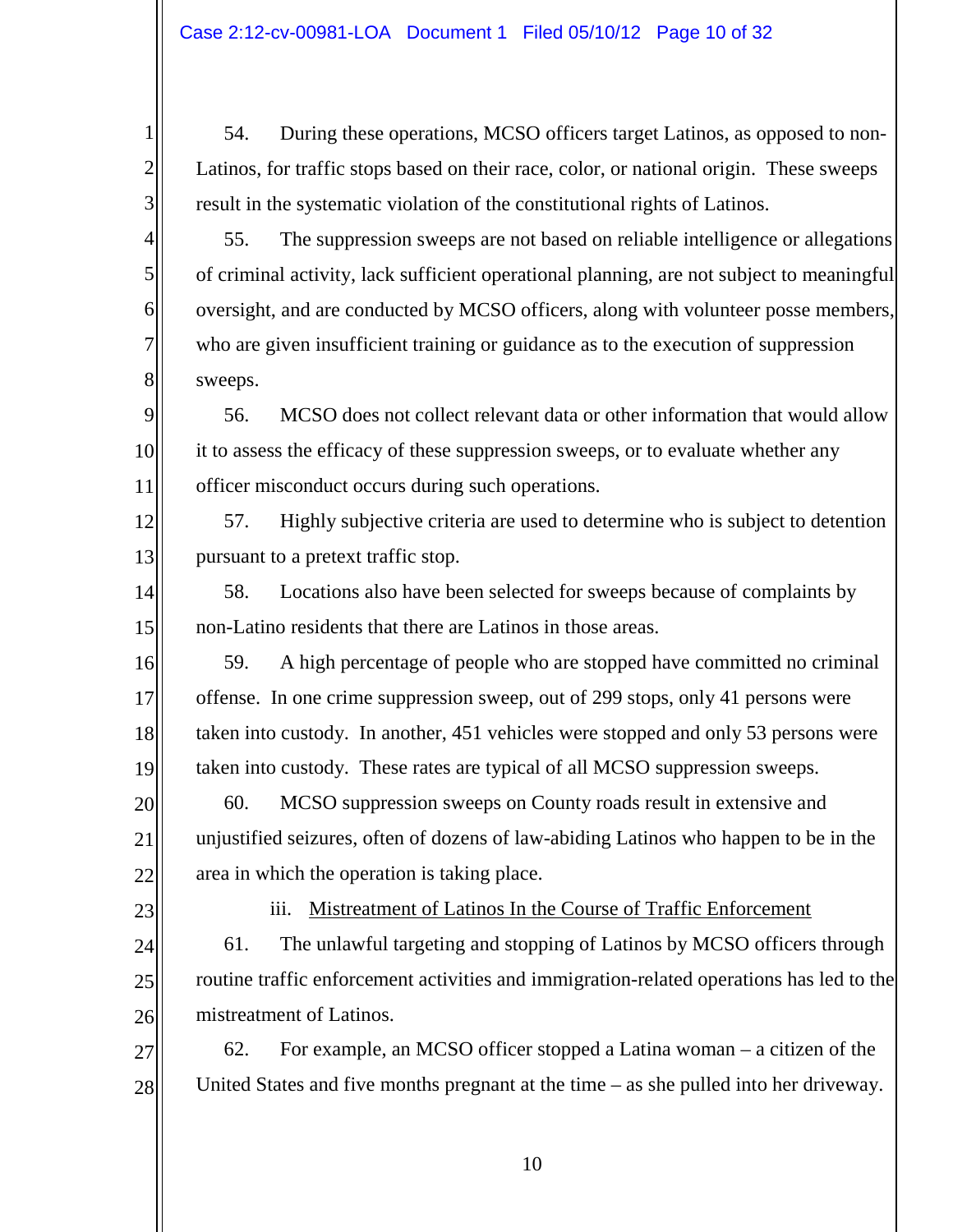2

3

4

5

6

7

8

9

10

11

12

13

14

15

16

17

18

19

20

21

22

23

24

25

26

After she exited her car, the officer then insisted that she sit on the hood of the car. When she refused, the officer grabbed her arms, pulled them behind her back, and slammed her, stomach first, into the vehicle three times. He then dragged her to the patrol car and shoved her into the backseat. He left her in the patrol car for approximately 30 minutes without air conditioning. The MCSO officer ultimately issued a citation for failure to provide identification. This citation was later changed to failure to provide proof of insurance. The citation was resolved when the woman provided her proof of insurance to the local court.

63. In another instance, during a crime suppression operation, two MCSO officers followed a Latina woman, a citizen of the United States, for a quarter of a mile to her home. The officers did not turn on their emergency lights, but insisted that the woman remain in her car when she attempted to exit the car and enter her home. The officers' stated reasons for approaching the woman was a non-functioning license plate light. When the woman attempted to enter her home, the officers used force to take her to the ground, kneed her in the back, and handcuffed her. The woman was then taken to an MCSO substation, cited for "disorderly conduct," and returned home. The disorderly conduct citation was subsequently dismissed.

# **B. MCSO Targets Latinos in Their Homes and Workplaces for Immigration Enforcement in a Discriminatory and Otherwise Unconstitutional Manner**

64. MCSO, through its specialized units and specialized operations, has targeted Latinos in their homes and in their workplaces in a discriminatory and otherwise unconstitutional manner.

65. At the same time, MCSO has knowingly failed to implement adequate policies, training, or accountability mechanisms to prevent unlawful discrimination against Latinos.

27 28 66. HSU officers have searched and seized Latinos without cause on the basis of race, color, or national origin in raids of residences.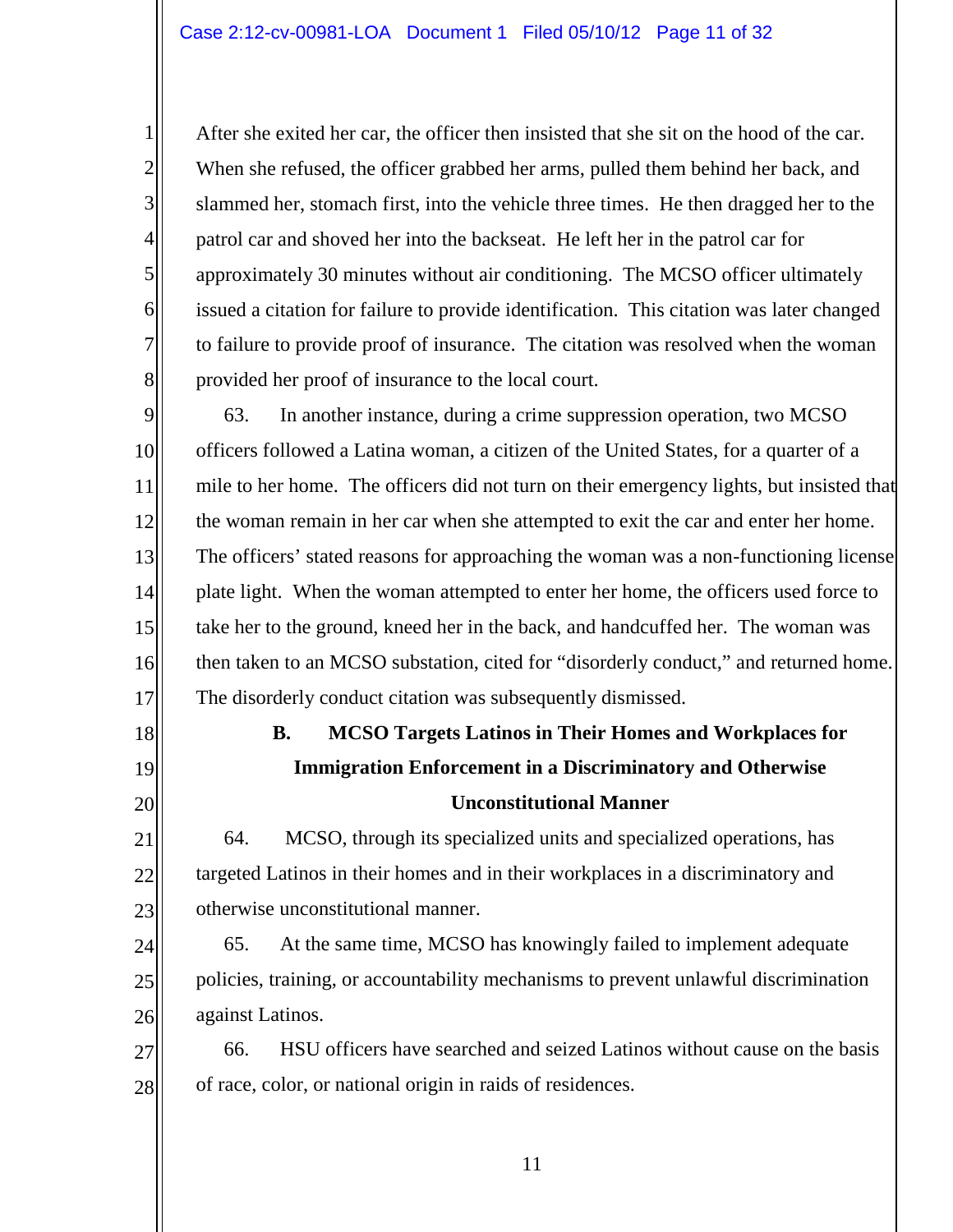2

3

4

5

6

7

8

9

16

17

18

19

20

21

22

23

24

25

26

27

28

67. For example, during a raid of a house suspected of containing human smugglers and their victims, HSU officers went to an adjacent house, which was occupied by a Latino family. The officers entered the adjacent house and searched it, without a warrant and without the residents' knowing consent. Although they found no evidence of criminal activity, after the search was over, the officers zip-tied the residents, a Latino man, a legal permanent resident of the United States, and his 12 year-old Latino son, a citizen of the United States, and required them to sit on the sidewalk for more than one hour, along with approximately 10 persons who had been seized from the target house, before being released.

10 11 12 13 14 15 68. The Criminal Employment Squad (CES) is an immigration enforcement unit of approximately 10 MCSO officers that relies primarily on state identity theft laws to interdict undocumented immigrants. CES officers conduct raids at worksites in an effort to arrest undocumented persons who are working without proper authorization. These raids are conducted in a manner that results in the seizure of Latinos without reasonable suspicion.

69. According to MCSO, CES has conducted 60 raids resulting in 627 arrests since 2006, with the most recent in May 2012.

70. Virtually all worksite raids have taken place at businesses where the majority of the employees are Latino.

71. CES officers typically conduct these raids pursuant to search warrants that list specific persons at the worksite who are suspected of being in possession of fraudulent identity documents. They do not ordinarily obtain arrest warrants.

72. During raids, CES typically seizes all Latinos present, whether they are listed on the warrant or not. For example, in one raid CES had a search warrant for 67 people, yet 109 people were detained. Fifty-nine people were arrested and 50 held for several hours before they were released. Those detained, but not on the warrant, were seized because they were Latino and present at the time of the raid. No legal justification existed for their detention.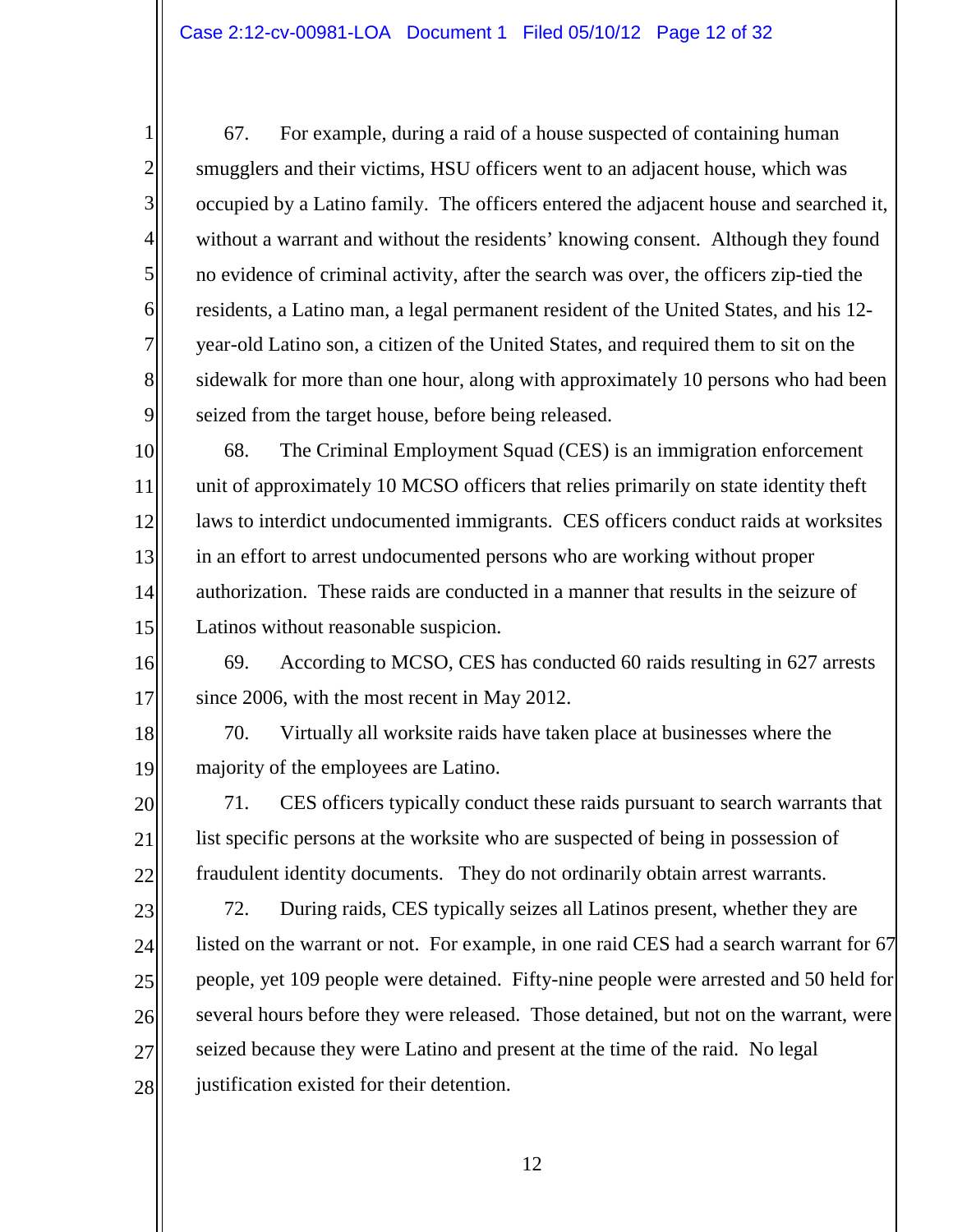73. In another raid, a U.S.-born Latina was taken into custody for four hours to determine whether she was lawfully in the United States. In response to media inquiries about this incident, Arpaio was quoted as saying: "That's just normal police work. You sometimes take people in for probable cause for questioning and they're released." The only cause for her arrest was that she was Latina and on-site during a raid, reasons insufficient to provide probable cause for the detention.

74. CES officers ordinarily use unjustified seizures to conduct interviews of all seized persons to determine if they are legally in the country, despite lacking legal justification to detain them. The determination of whether to seize and detain a worker for questioning is impermissibly based on race, color, or national origin. These seizures are not for the limited, legitimate purposes of protecting officers, protecting evidence, or identifying persons listed on the warrant.

75. For example, during one worksite raid, CES officers demanded to see the identification of a Latino man who was parked in a lot adjacent to the business targeted in the worksite raid, indicating that CES officers questioned the man because he appeared Latino and happened to be in the vicinity of the worksite raid.

76. The worksite raids are not subject to meaningful oversight, lack sufficient operational planning, and are conducted by MCSO officers who are given insufficient training or guidance as to the execution of worksite raids.

77. In addition, MCSO does not collect data or other information that would allow it to assess the efficacy of these worksite raids or evaluate whether any officer misconduct occurs during such operations.

78. MCSO's treatment of Latino employees in CES worksite raids stands in stark contrast to the treatment of their employers, who are often non-Latino. MCSO officers do not charge or detain business owners whose worksites are raided.

1

2

3

- 24 25
- 26

28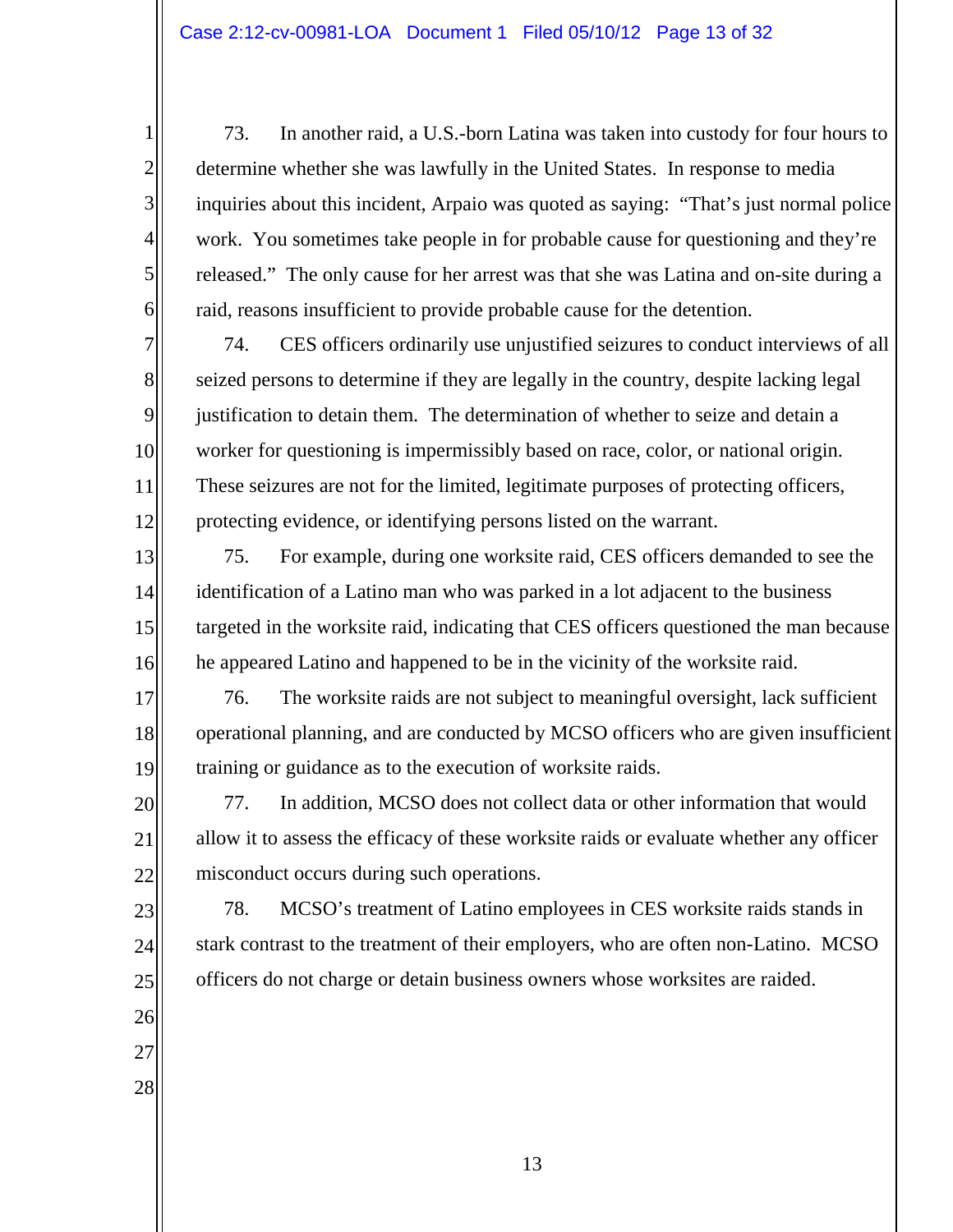# **C. MCSO Has Significantly Departed from Standard Law Enforcement Practices that Protect against Discriminatory Policing**

79. MCSO has failed to develop and implement policies and practices that generally would be expected of law enforcement agencies, and specifically would be expected of law enforcement agencies to protect against discriminatory policing. There is no legitimate law enforcement purpose that explains these failures. These failures are evidence that MCSO's discrimination against Latinos is intentional.

### i. MCSO Fails to Adopt Basic Policy, Training and Oversight Practices in Connection with HSU and CES

80. The nature of the specialized work performed by HSU and CES carries with it a high risk of discriminatory conduct. For example, HSU makes heavy use of pretextual traffic stops of Latinos to purportedly interdict human smugglers and their victims; a high number of stops made by HSU result in extended searches and seizures; and HSU's success is judged by the number of immigration arrests it makes.

81. Under these circumstances, a law enforcement agency ordinarily would require that a unit engaged in activities with these risks receive more supervision and meaningful policy guidance. By contrast, HSU and CES officers operate under less oversight than other MCSO officers and receive limited written guidance. HSU and CES officers receive no formal training specific to their responsibilities, beyond that received by other MCSO officers. HSU is guided in its high-risk policing by a threepage document.

82. Arpaio and MCSO leadership promote and are indifferent to the heightened risk of discriminatory conduct that is created by MCSO's lack of basic policy, training and oversight practices in connection with HSU and CES. The failure to provide such supervision and guidance is evidence of intent to discriminate against Latinos.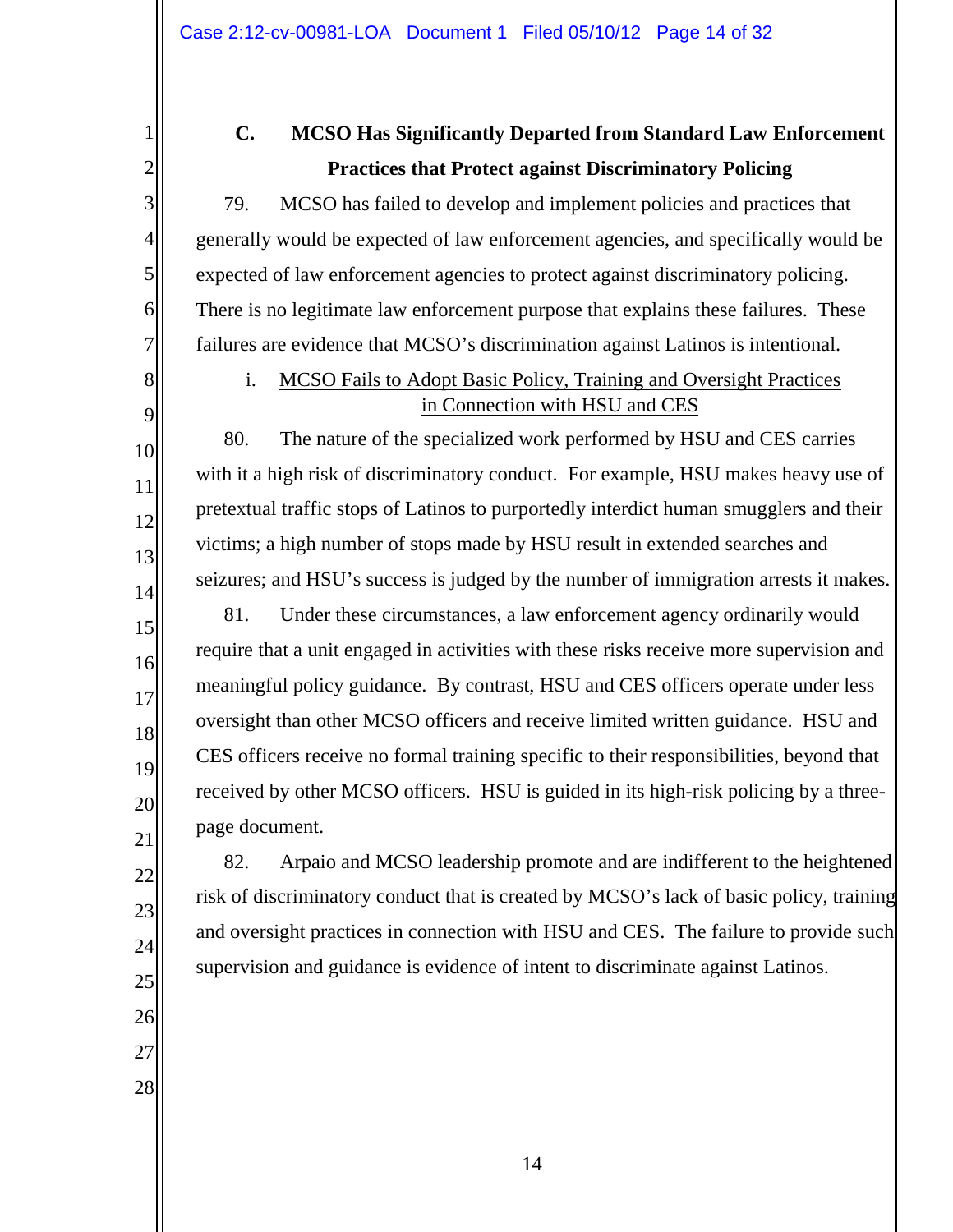2

3

4

5

6

7

8

21

22

23

24

25

26

27

28

ii. MCSO and Arpaio's Decision to Prioritize Immigration Enforcement over the Investigation of Rape, Sexual Assault, and other Violent Crime Provides Additional Evidence of Defendants' Intent to Discriminate against Latinos

83. MCSO has focused its most intensive law enforcement efforts on low-level immigration offenses over more serious crime from approximately 2006 to the present. MCSO's prioritization of immigration enforcement has resulted in a failure to meet its other law enforcement responsibilities, and provides further evidence of the Defendants' intent to discriminate against Latinos.

9 10 11 84. Statistical reports show an increase in violent crime in Maricopa County, and of homicides in particular, during the period of enhanced immigration enforcement.

12 13 14 15 16 85. MCSO has failed, for example, to adequately respond to reports of sexual violence, including allegations of rape, sexual assault, and sexual abuse of girls, thus exposing women and girls, who constitute the majority of victims of crimes of sexual violence in Maricopa County, to a disproportionate risk of physical and psychological harm.

17 18 19 20 86. Faced with such an increase in crime and the risk of harm presented by unaddressed sexual assaults, a law enforcement agency ordinarily would be expected to prioritize more serious offenses, such as crimes of sexual violence, over less serious offenses, such as low-level immigration offenses.

iii. MCSO and Arpaio's Ineffective Oversight, Accountability, Training, and Policies Fail to Prevent Unlawful Targeting of Latinos and Provides Additional Evidence of Their Intent to Discriminate Against Latinos

87. MCSO has inadequate policies and training, and systems of oversight and accountability. These institutional failures persist despite MCSO's awareness of the risk of discriminatory policing created by MCSO's program to enforce immigrations laws. MCSO fails to adopt policies and practices to prevent and address discriminatory policing.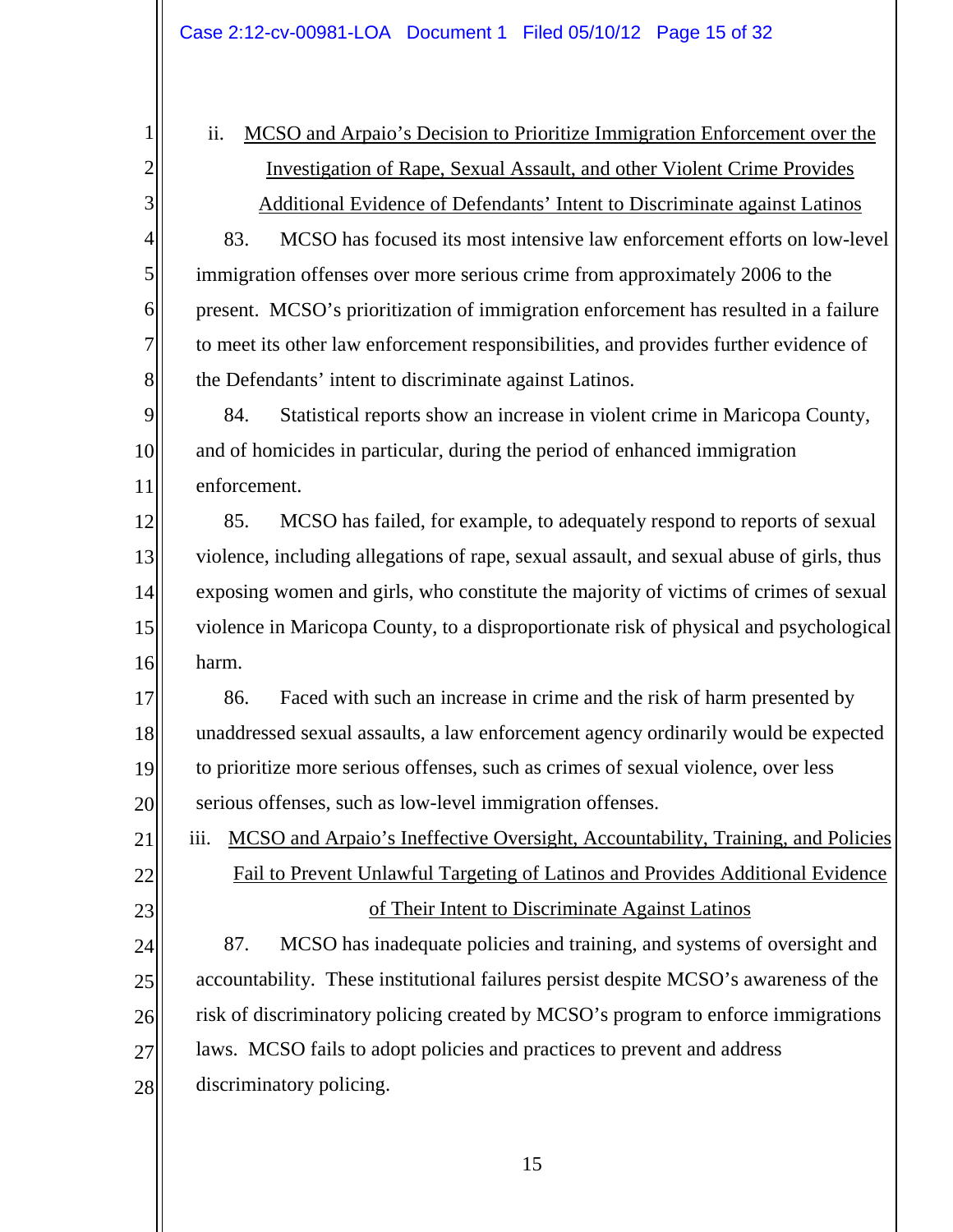2

3

4

5

6

7

8

9

10

11

12

19

20

21

22

23

24

25

27

28

88. MCSO fails to collect data that will permit the identification of discriminatory practices. MCSO has no system in place for effectively tracking deputy or unit conduct, traffic stops, citations, arrests, uses of force, or complaints. These data are collected by many other law enforcement agencies as a means of preventing discriminatory policing.

89. MCSO's occasional reliance on its Computer-Aided Dispatch (CAD) system to monitor officer conduct is inadequate since it does not fully track deputy activity. The CAD system does not, for instance, track such information as race or ethnicity, and MCSO officers have wide discretion regarding the use of and information they input into CAD.

90. MCSO's institutional failures further extend to grossly inadequate procedures for tracking deputy misconduct.

13 14 15 16 17 18 91. MCSO's system for investigating complaints of deputy misconduct gives substantial discretion to the supervisor of the deputy who is the subject of the complaint. Supervisors, who may bear some responsibility for that misconduct, are given discretion to close the investigation of the complaint without further notification through the command structure, notification of Internal Affairs, or centralized record keeping.

92. Neither Internal Affairs nor any other element of the MCSO command structure tracks allegations of deputy misconduct. Consequently, MCSO command staff members often are unaware of repeated complaints made about a deputy.

93. MCSO practices discourage individuals from filing complaints and fail to collect data that would assist it in identifying and correcting incidents of biased policing.

26 94. MCSO has virtually no policies or procedures designed to prevent discriminatory policing by its officers. MCSO nominally forbids racial profiling, but has no policy describing with any degree of specificity what racial profiling is or how to prevent it.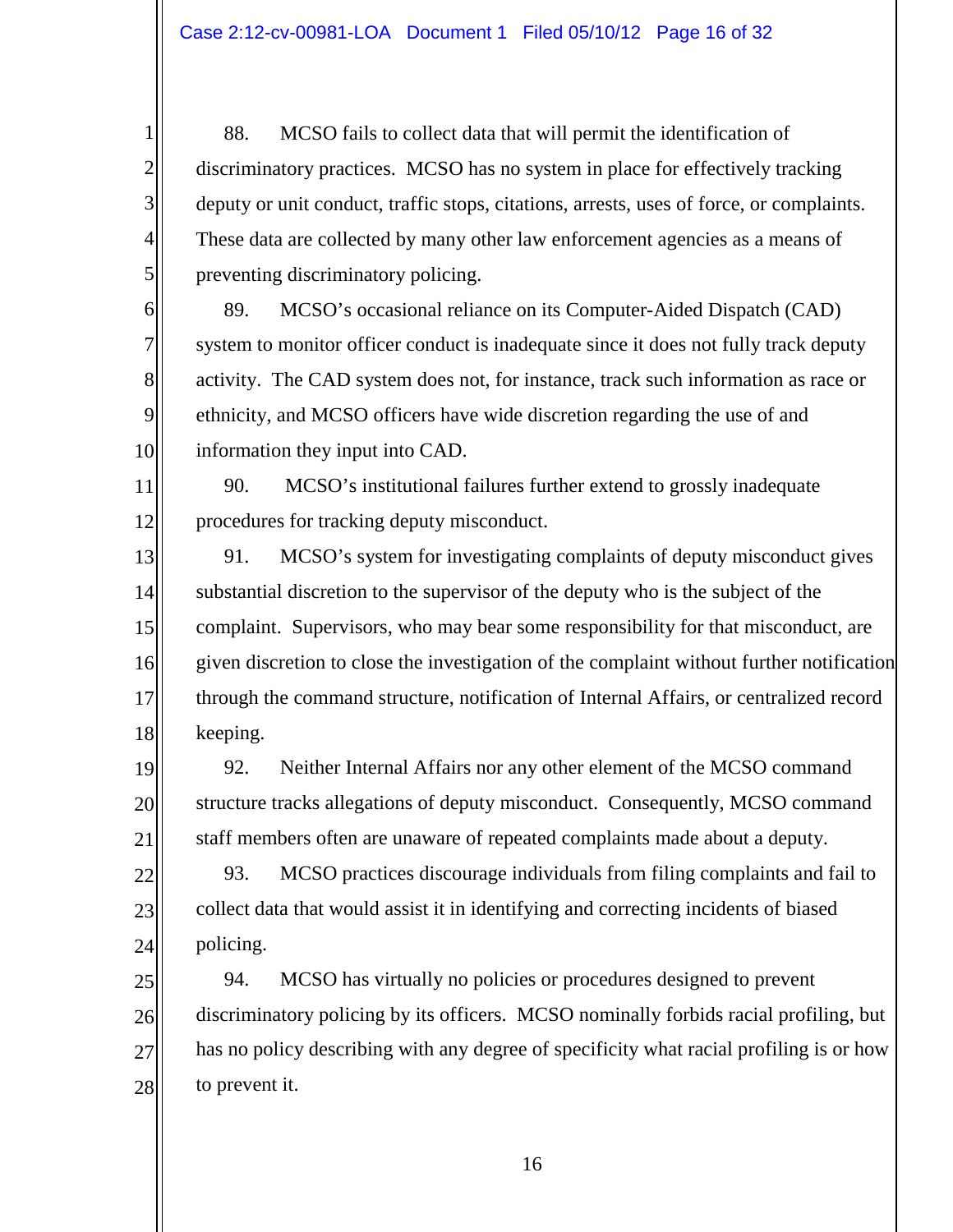95. MCSO is fully aware of the risk of discriminatory policing created by its practices. Given that, the lack of adequate training and policies necessary to prevent the discriminatory treatment and abuse of Latinos reveals a disregard for the rights of the Latino community, and stands as further evidence of an intent to discriminate against Latinos.

6

7

8

9

10

11

12

13

14

15

16

17

18

19

20

21

22

23

24

25

1

2

3

4

5

### iv. MCSO Posses Receive Inadequate Training and Oversight

96. MCSO has recruited nearly 3,000 volunteer posse members since 1993. MCSO makes use of volunteer posse members in various capacities, including in operations by HSU and CES, and in suppression sweeps.

97. MCSO has used volunteer posse members in its immigration enforcement actions since 2008. In 2010, it created an "illegal immigration posse."

98. Volunteer posse members do not receive the same level of training as sworn MCSO officers. As acknowledged by MCSO policies, posse volunteers are not qualified to participate in routine law enforcement activities.

99. Nonetheless, MCSO relies on volunteer posse members for immigration enforcement operations. Volunteer posse members assist in the identification and search of vehicles and suspected "drop houses;" the transport of individuals suspected of immigration law violations; the execution of worksite raids by CES; and crowd control during demonstrations against MCSO immigration policies.

100. MCSO provides insufficient supervision and oversight to ensure that volunteer posse members taking part in immigration enforcement activities do so without engaging in unlawful discrimination.

# **D. MCSO Leadership and Staff Demonstrate Intent to Discriminate against Latinos through Their Public Statements and Endorsement of Anti-Latino Statements**

26 27 28 101. Arpaio and MCSO command staff have created and fostered institutional bias against Latinos, which underlies and further encourages the unlawful treatment of Latinos by MCSO. MCSO's pervasive bias against Latinos is demonstrated by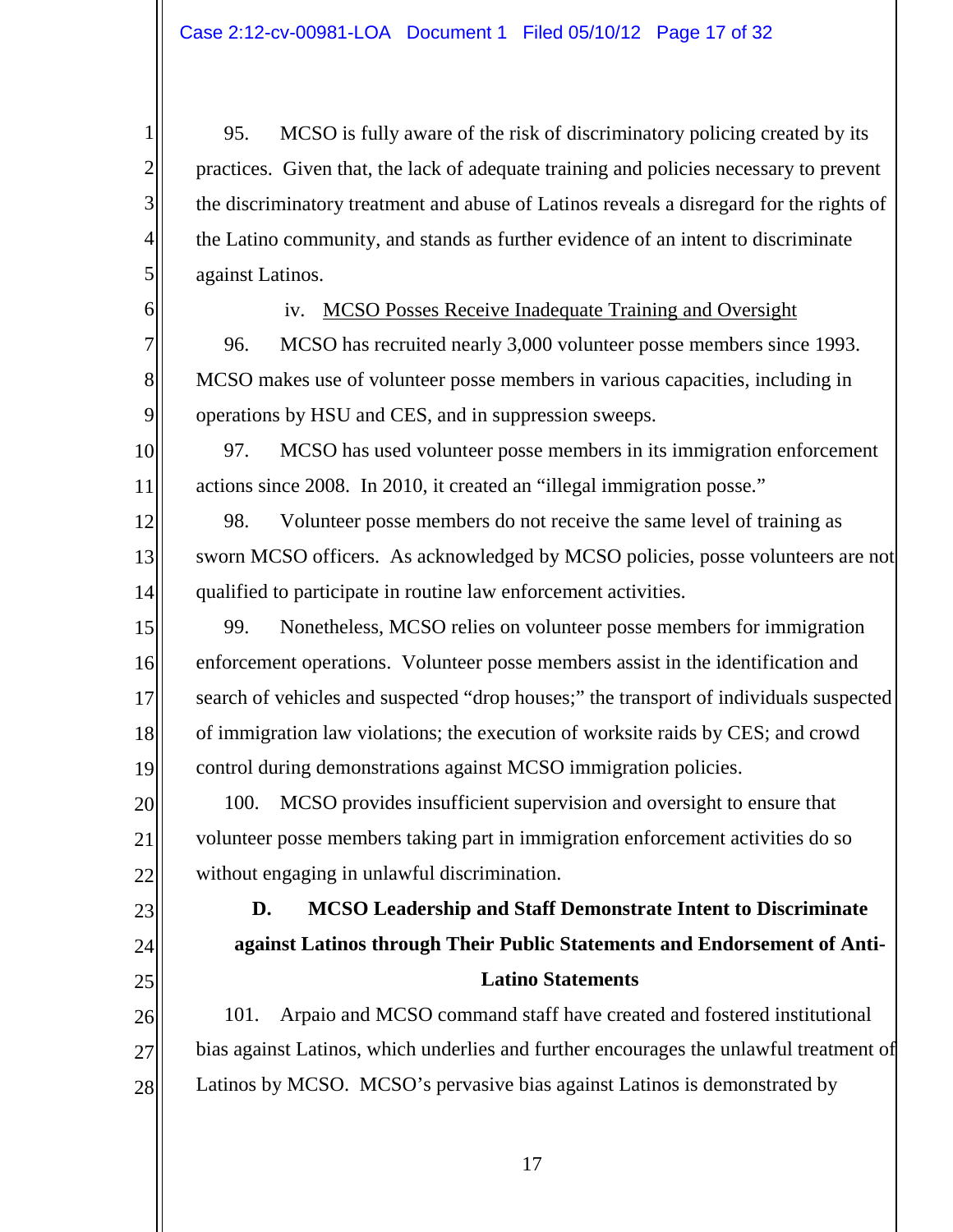MCSO command staff's public expressions of hostility toward Latinos and the Latino community—including public statements by MCSO command staff indicating bias against Latinos, endorsement of and reliance on citizen correspondence evincing animus against Latinos, and emails circulated among MCSO staff indicating bias against Latinos.

102. Arpaio has made public statements that conflate all Latinos with undocumented individuals and that demonstrate bias toward Latinos and their presence in the United States.

103. Arpaio voiced his biased opinion of Latinos and Latino culture in a book that he coauthored in 2008. In that book, Arpaio singles out Mexicans and Latinos as different from all other immigrant groups in America. For example, Arpaio states that Latinos maintain "language [,] customs [and] beliefs separate from the mainstream," and are trying to "reconquest" American soil through their migration to the United States.

104. In a nationally televised interview in 2009, Arpaio stated: "They hate me, the Hispanic community, because they're afraid they're going to be arrested. And they're all leaving town, so I think we're doing something good, if they're leaving."

105. Such statements convey to MCSO personnel that discrimination and other unlawful conduct against Latinos is acceptable and part of MCSO's policies or practices.

106. Arpaio has adopted practices that further convey to MCSO command staff his endorsement of discrimination and other unlawful conduct toward Latinos. Arpaio has circulated letters from constituents and the wider public that express biased sentiments toward Latinos—but which contain no actionable information about criminal activity or immigration-related offenses—to MCSO command staff, along with his annotations on the letters giving instructions to staff to respond with thankyou notes or to maintain copies for his files.

24 25 26

1

2

3

4

5

6

7

8

9

10

11

12

13

14

15

16

17

18

19

20

21

22

- 27
- 28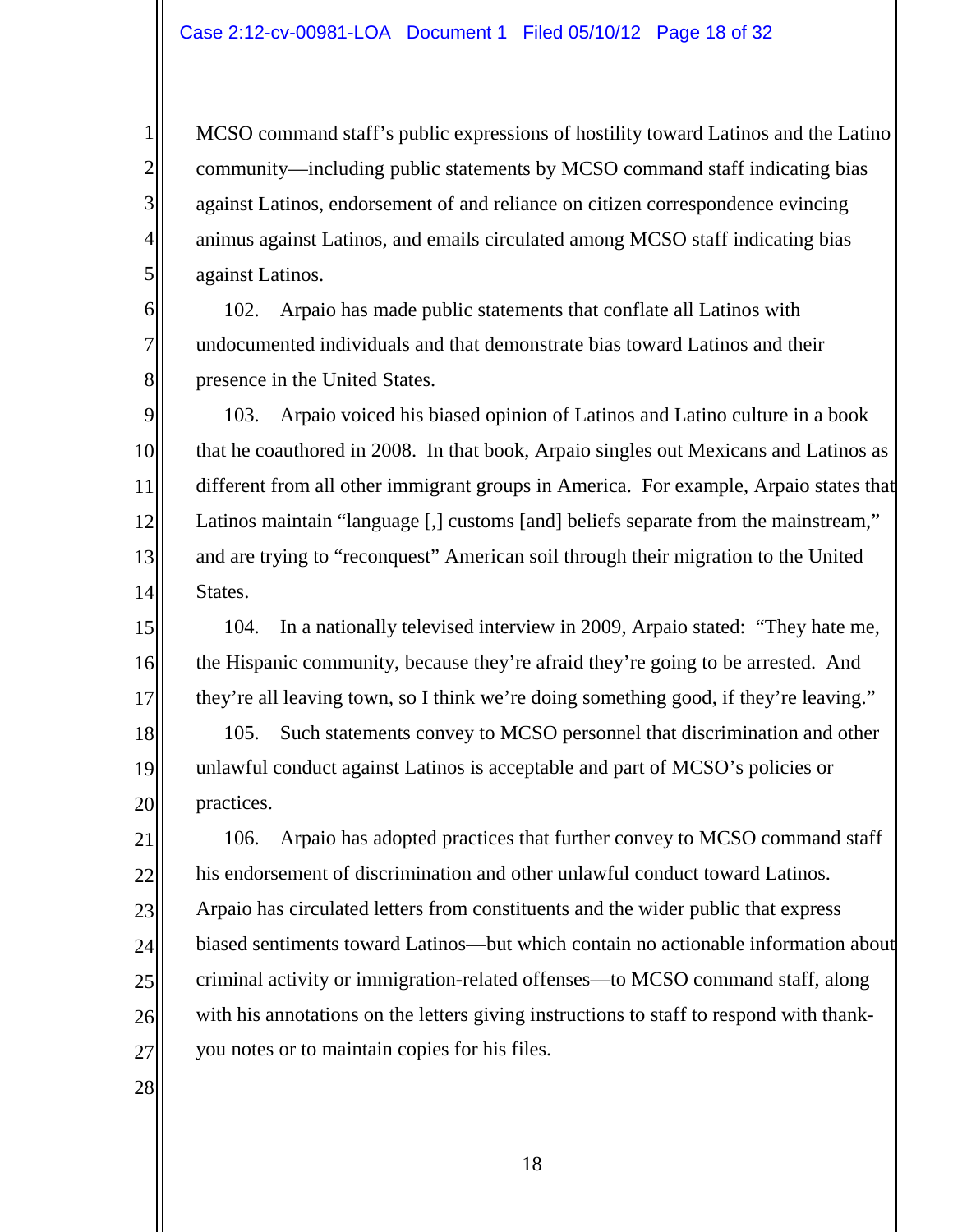2

3

4

5

6

7

8

13

22

23

24

25

26

27

28

107. For example, Arpaio received a letter stating "[i]f you have dark skin, then you have dark skin. Unfortunately, that is the look of the Mexican illegals who are here illegally. . . I'm begging you to come over . . . and round them all up." Arpaio labeled the letter as "intelligence," forwarded it to his Deputy Chief of Enforcement Operations and told the Deputy Chief to "[h]ave someone handle this."

108. Arpaio received a letter endorsing "stopping Mexicans to make sure they are legal" as a police practice, sent a letter of appreciation to its two authors, and kept three copies of the original letter for himself.

9 10 109. Arpaio instructed his senior staff to "look into" a complaint that workers were speaking Spanish in a McDonald's restaurant.

11 12 110. Similarly, Arpaio maintains an "immigration file," in which he keeps letters that advocate blatant bias against Latinos.

14 111. MCSO supervisory staff also expresses bias and endorses discrimination and other unlawful conduct against Latinos.

15 16 17 112. MCSO personnel, including MCSO supervisors, have circulated among themselves, on County computers, e-mails mocking or stereotyping Mexicans or Latinos.

18 19 20 21 113. For example, an e-mail circulated among MCSO personnel contained an image of an imitation driver's license with a caricature of a Mexican national described as originating from "Mexifornia" and having a driver class of "illegal alien."

114. Still another e-mail sent by a sergeant in MCSO's HSU suggested that Mexicans are prone to drunkenness.

115. MCSO personnel responsible for prisoners held in MCSO jails routinely direct racial slurs toward Latino prisoners, including calling Latino prisoners "paisas," "wetbacks," "Mexican bitches," "fucking Mexicans," and "stupid Mexicans."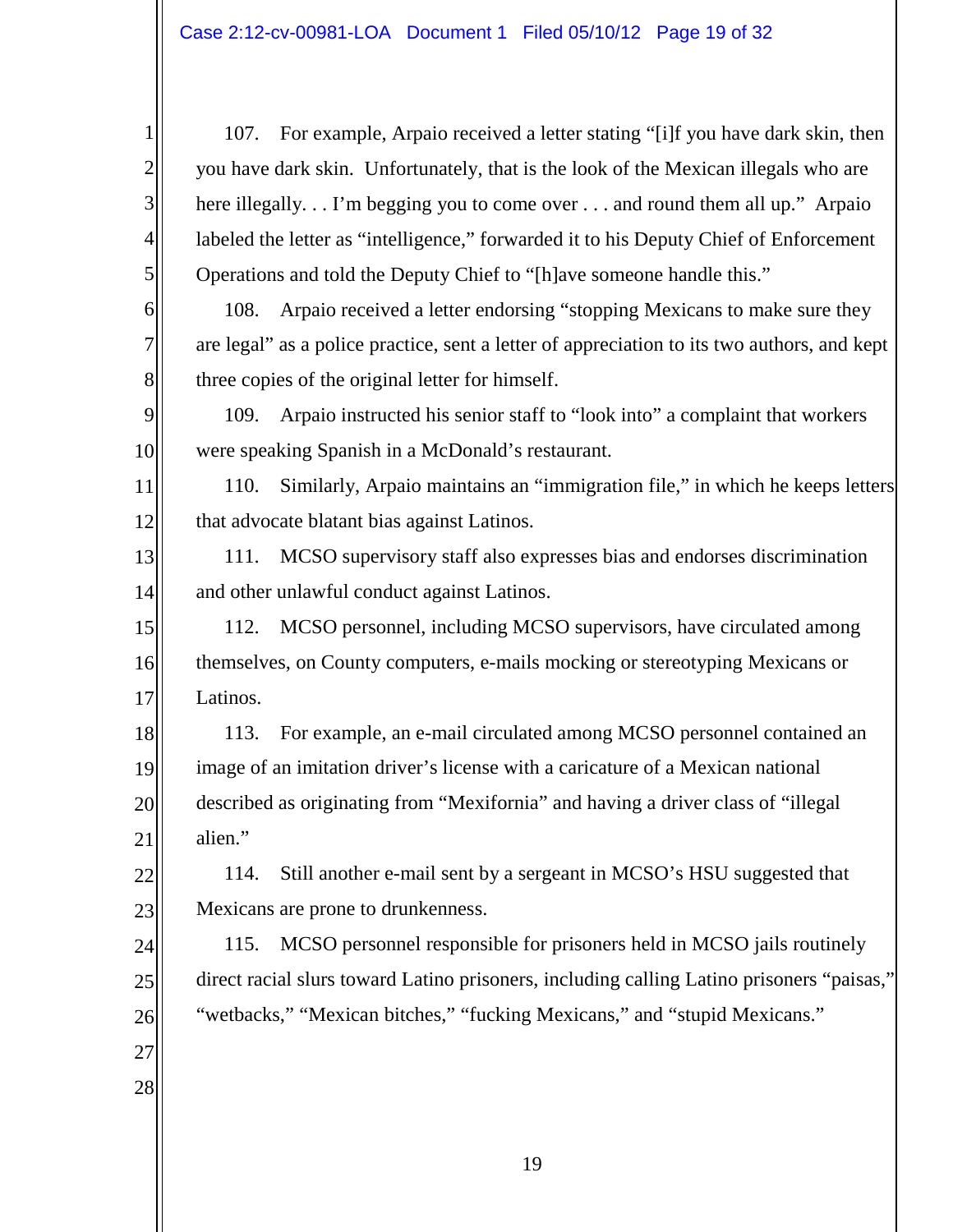2

3

4

5

6

7

8

9

10

11

20

21

22

23

24

25

27

28

116. MCSO's Chief of Enforcement acknowledged that the majority of undocumented persons in Maricopa County are Latino and described undocumented persons as "the lowest element in our society."

### **II. MCSO's Correctional Practices Violate the Constitutional and Statutory Rights of Latino Limited English Proficient Prisoners**

117. Latino Limited English Proficient (LEP) prisoners in MCSO jails routinely suffer harm because of their inability to speak English. This harm is a direct result of MCSO and Arpaio's intentional failure, since at least 2009 and continuing to the present, to provide necessary Spanish language-assistance services for Latino LEP prisoners and to adequately supervise and train their detention officers.

12 13 118. MCSO and Arpaio failed to provide necessary Spanish language-assistance even though they know that Latino prisoners comprise the vast majority of LEP prisoners in MCSO jails.

14 15 119. MCSO is aware of what is necessary to provide meaningful LEP services in the correctional context.

16 17 18 19 120. In a June 14, 2010 Position Statement outlining its policies, MCSO noted the importance of providing language assistance to Latino LEP prisoners, stating that such assistance is "essential to the overall operation of the jails and the safety of the prisoners and officers."

121. MCSO is aware of the discriminatory treatment of Latino LEP prisoners in its jails; yet, it allows the jails to continue to operate in a discriminatory manner and fails to take basic, well-established measures to address and correct these matters.

26 122. MCSO does not have a written plan in place that addresses how it will provide language assistance to prisoners (nor does it have a plan for addressing language assistance in its police work). The absence of a plan is intentional: the June 14, 2010 Position Statement notes that "MCSO does not have a formal written language assistance plan." Although MCSO contends that this gives MCSO detention officers flexibility to address inmate language requirements, the absence of a written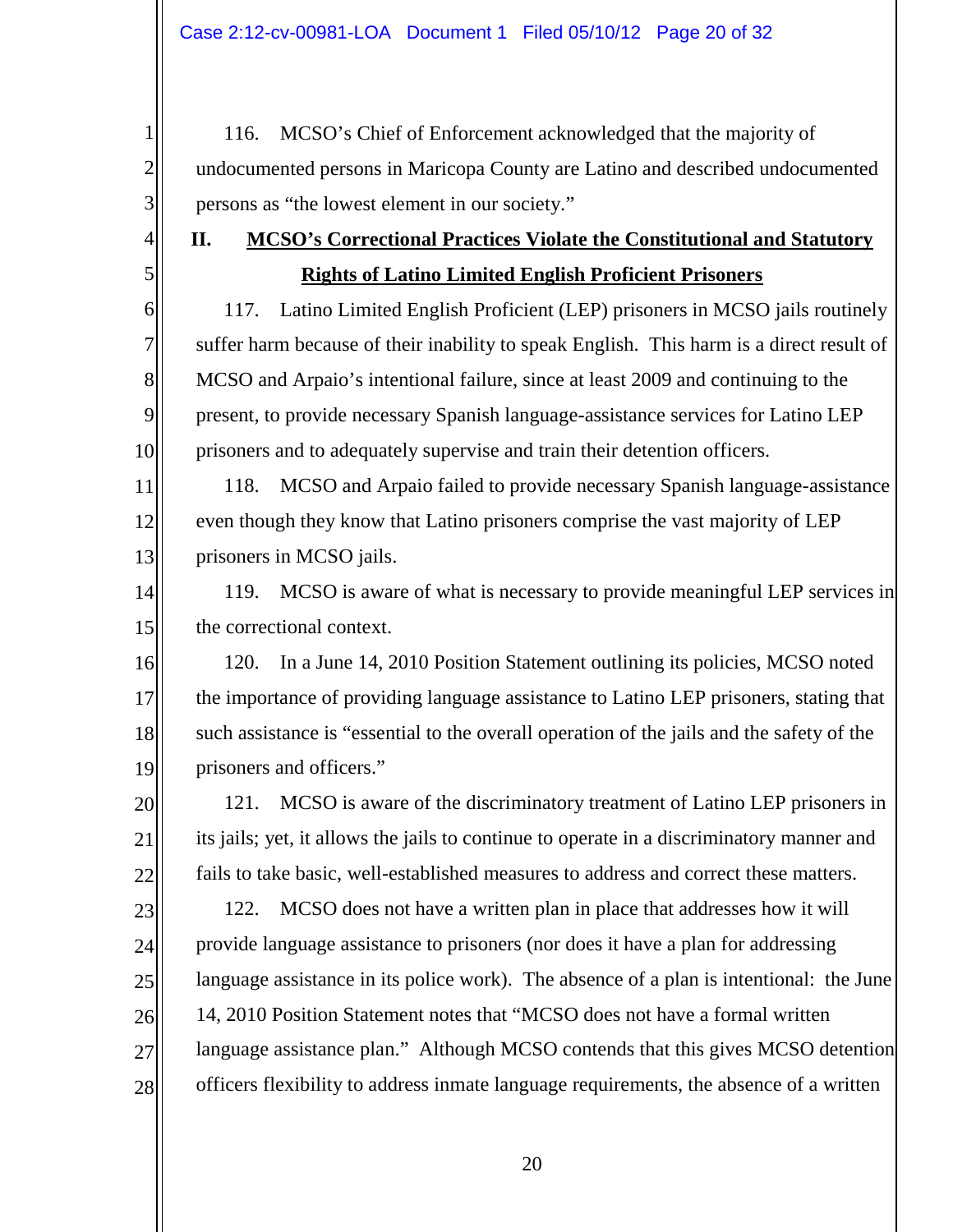plan allows the ad hoc, inconsistent, and discriminatory treatment of Latino LEP prisoners to occur.

123. MCSO's failure to provide language assistance means that Latino LEP prisoners are denied the services, programs, and activities that MCSO makes available to non-LEP prisoners.

124. Latino LEP prisoners are penalized by MCSO detention officers for not submitting forms written in English.

125. MCSO detention officers routinely have refused to accept grievance forms or prisoner request orders ("tank orders") written in Spanish. Grievance forms provide the means for prisoners to report misconduct by a detention officer. Tank orders provide the means for prisoners to request basic daily services, religious materials, legal research, or information—such as court dates, and other important information.

126. For example, female Latino LEP prisoners have been denied basic sanitary items. In some instances, female Latino LEP prisoners have been forced to remain with sheets or pants soiled from menstruation because of MCSO's failure to ensure that detention officers provide language assistance in such circumstances.

18

19

20

21

22

23

24

25

26

27

17

1

2

3

4

5

6

7

8

9

10

11

12

13

14

15

16

127. MCSO detention officers routinely issue commands only in English.

128. In some instances, when a Latino LEP prisoner has been unable to understand commands given in English, MCSO detention officers have put an entire area of the jail in lockdown—effectively preventing all the prisoners in that area from accessing a number of privileges because of the Latino LEP prisoner's inability to understand English, inciting hostility toward the LEP prisoner, and potentially placing MCSO officers and other prisoners in harm's way.

129. In other instances, MCSO detention officers have put Latino LEP prisoners in solitary confinement for extended periods of time because of their inability to understand and thus follow a command given in English.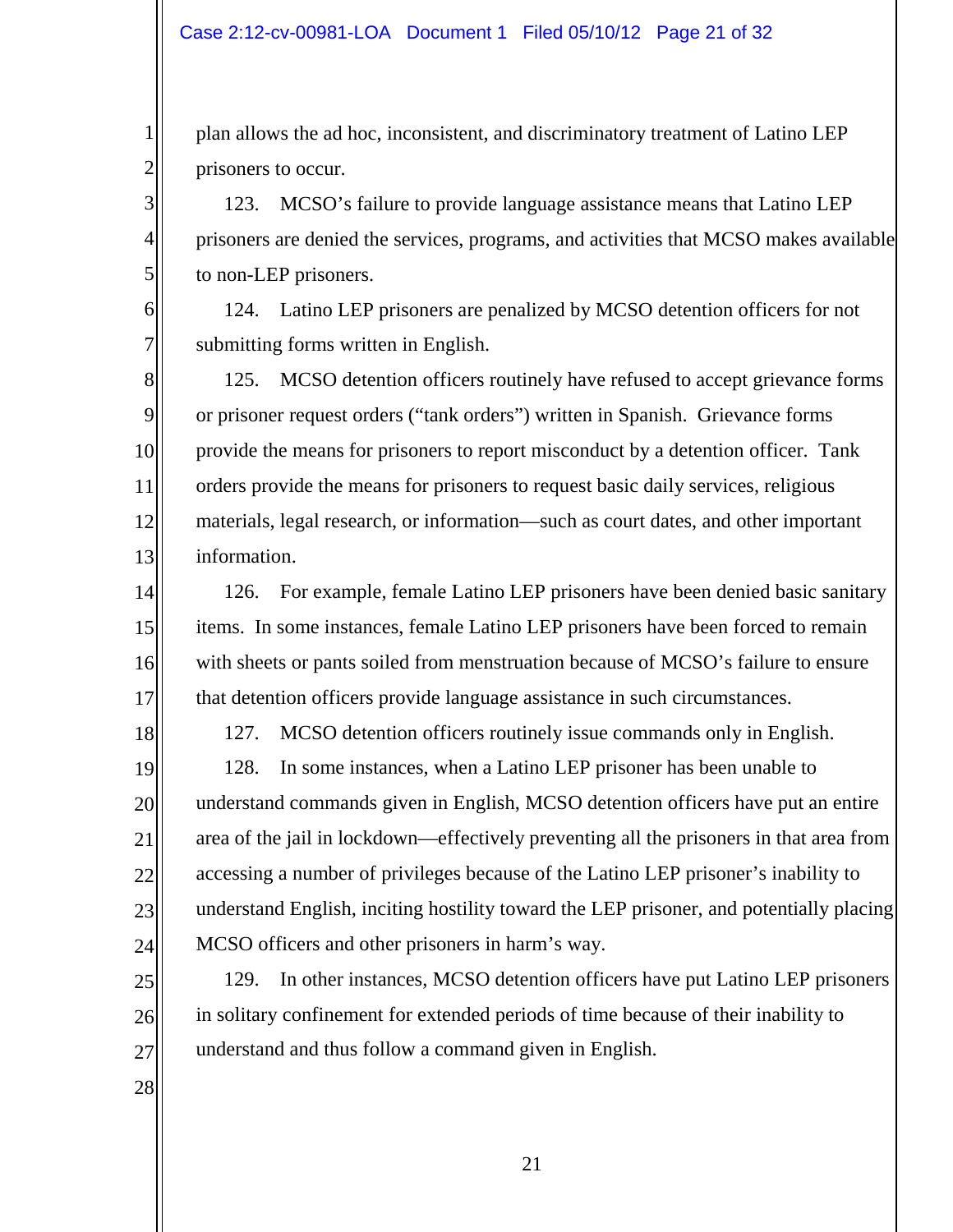130. MCSO detention officers routinely make announcements only in English. Some of these are basic announcements informing prisoners, among other things, when it is time for them to go outdoors, receive clothing, or eat.

131. MCSO detention officers use MCSO's institutional failure to provide language assistance to take advantage of Latino LEP prisoners.

132. For example, MCSO detention officers have pressured Latino LEP prisoners to sign "voluntary return" forms without proper language assistance. Once signed, these forms oblige foreign nationals to give up any right to have an immigration hearing, challenge their removal from the United States, speak with an attorney, or otherwise seek a determination permitting them to stay in the United States. Latino LEP prisoners have been compelled by MCSO detention officers to sign this form even when they have pending proceedings that may authorize their continued stay in the United States.

133. MCSO detention officers have used Spanish-speaking prisoners to interpret for them in non-exigent circumstances, but MCSO makes no determination whether these prisoners have the language competency to interpret.

134. The use of inmate interpreters risks not only inaccuracy, but also may give the inmate-interpreter access to personal or private information of the LEP inmate and presents a security and safety risk in a detention setting.

135. Detention officers have received little training or guidance from command staff with regard to providing language assistance to Latino LEP prisoners.

136. MCSO does not have in place any meaningful system to record or use the language proficiency of its detention officers. Although MCSO has noted that it created a "Foreign Language Skills Roster," which listed the names of detention officers who self-identified as speaking languages other than English, MCSO has neither assessed the ability of these detention officers to interpret or translate nor provided them with training to provide language services.

28

1

2

3

4

5

6

7

8

9

10

11

12

13

14

15

16

17

18

19

20

21

22

23

24

25

26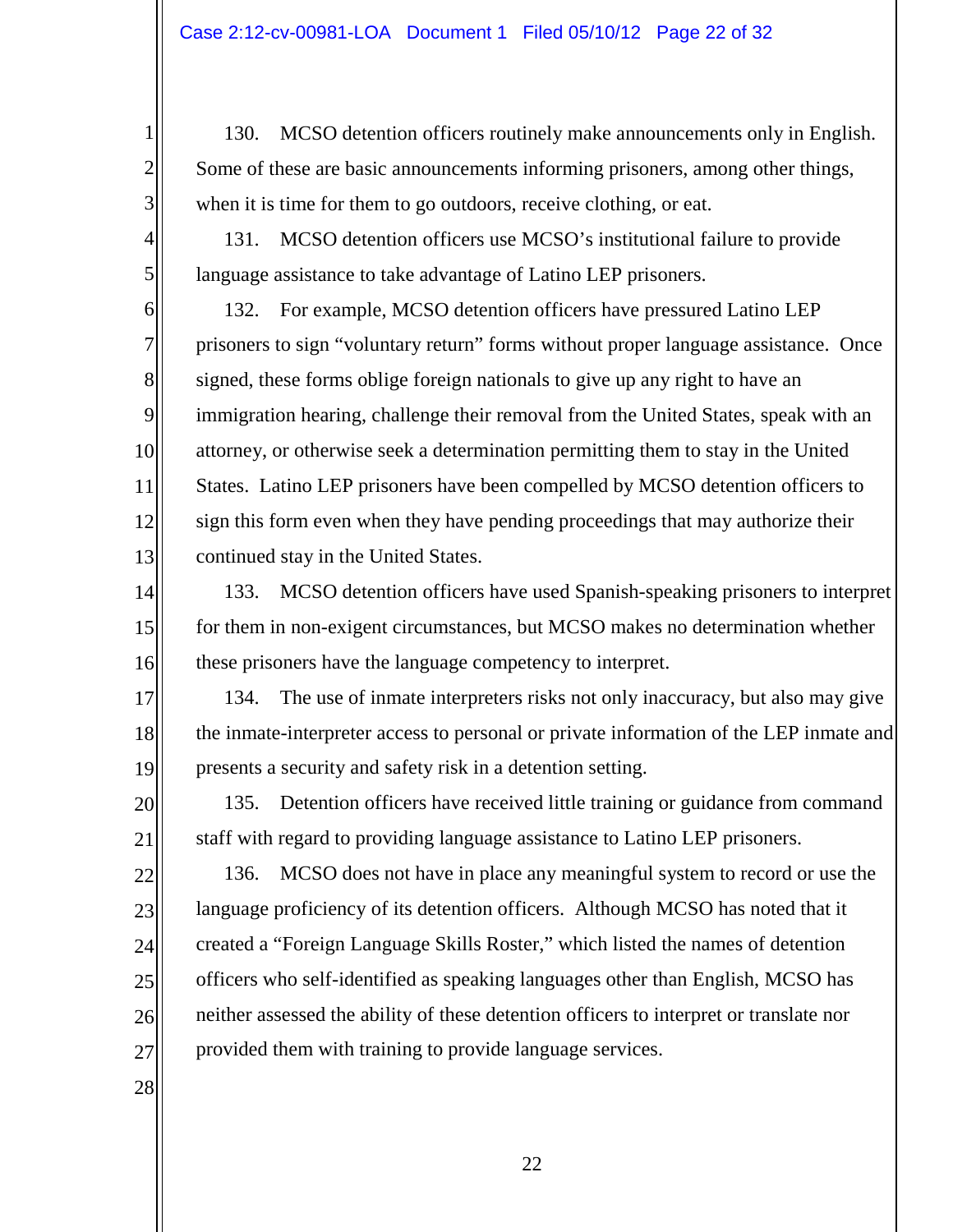1 2 3 4 5 6 7 8 9 10 11 12 13 14 15 16 137. The absence of these critical components of a language assistance program is a substantial departure from generally accepted correctional standards. **III.** 138. Since at least 2006 and continuing to the present, in violation of the First Amendment, MCSO and Arpaio have retaliated against critics of MCSO practices, and particularly MCSO's immigration practices, in an effort to punish these persons for their criticism and to prevent future criticism. **MCSO Has Retaliated against Perceived Critics of Its Practices in Violation of the First Amendment** 139. As recounted below, the filing of unsubstantiated complaints and lawsuits demonstrates the pattern or practice of retaliation for protected speech activity. 140. The former Chief Deputy, acting on behalf of MCSO and Arpaio, filed five separate complaints with the Arizona State Bar targeting attorneys who spoke out publicly against MCSO and Arpaio. Each of these complaints was dismissed for lack of facts or evidence sufficient to support even the initiation of an investigation. 141. The former Chief Deputy, acting on behalf of MCSO and Arpaio, filed four

complaints with the Arizona Commission on Judicial Conduct targeting judges who had either made public statements critical of MCSO or had issued decisions that Arpaio or MCSO command staff disliked. Each of these complaints was dismissed for lack of facts or evidence to support opening an investigation.

26 142. Acting in concert with the former Chief Deputy, Arpaio, and MCSO, a former Maricopa County Attorney filed a lawsuit accusing people who had publicly criticized MCSO of conspiracy in a criminal enterprise. Arpaio participated as a named plaintiff in the lawsuit and substantially contributed to its filing. This case was soon abandoned as unjustified and the responsible attorneys, including former Maricopa County Attorney Andrew Thomas and two of his assistant attorneys, were subsequently charged by the Arizona State Bar for having violated the Arizona Rules of Professional Conduct by bringing the lawsuit.

28

27

17

18

19

20

21

22

23

24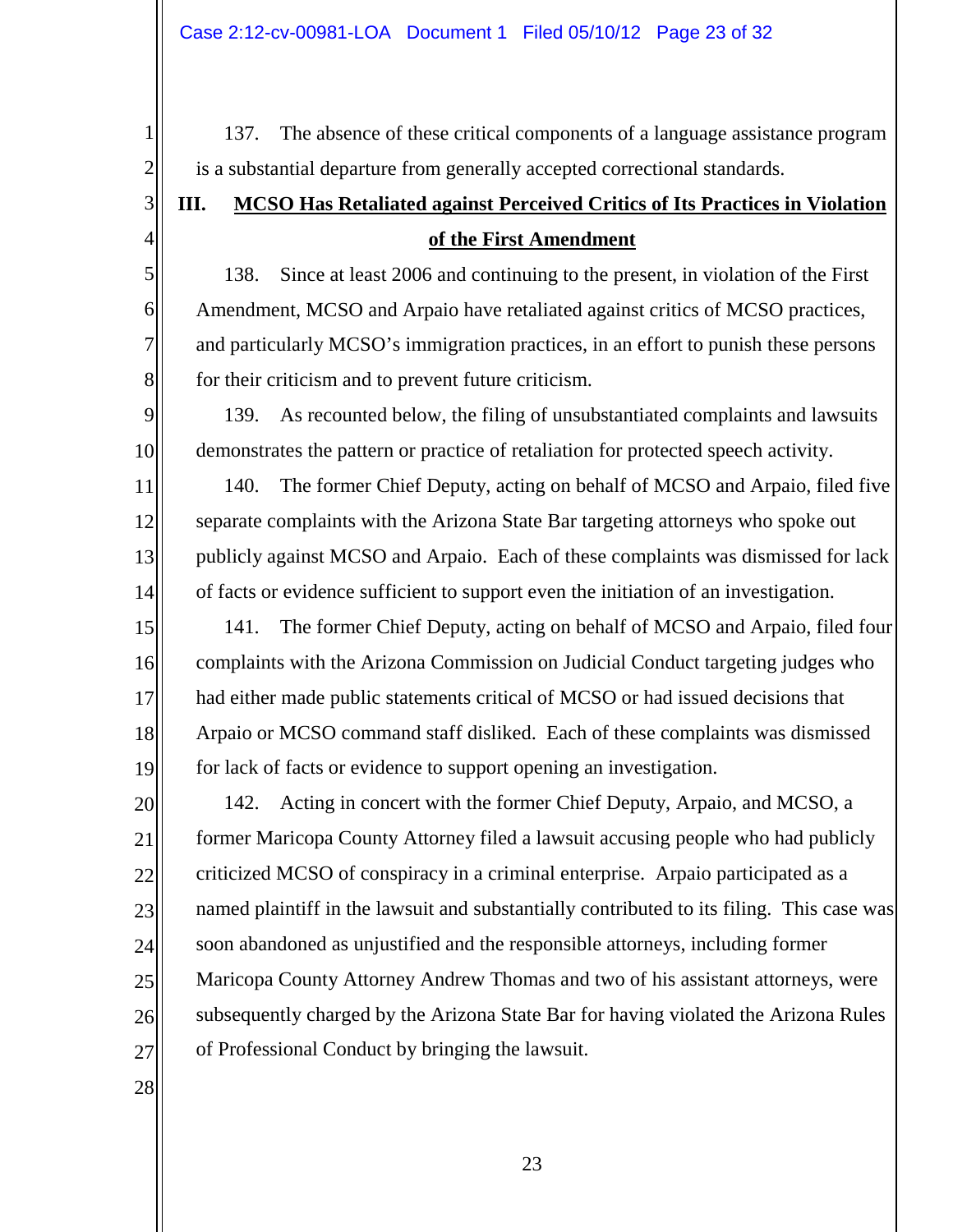2

3

4

5

6

7

8

9

10

11

12

27

28

143. On April 10, 2012, former Maricopa County Attorney Thomas and his two assistant attorneys were found guilty of the ethics charges. Thomas announced that he was not appealing his disbarment.

144. MCSO and Arpaio also have used arrests as a means to intimidate and retaliate against persons who have spoken out against their immigration practices. The Opinion and Order in the Thomas ethics matter found, for example: "Sheriff Arpaio, through Chief Deputy Hendershott, closing their eyes to his Constitutional rights, ordered Mr. Stapley [an Arpaio critic] arrested. They never filed any documents or charges but instead surreptitiously videotaped his arrest, and held him in jail for hours. Testimony at the disbarment hearing revealed that no one ever filed anything against Mr. Stapley regarding this event, but the press was called and informed that Mr. Stapley had been arrested."

13 14 15 16 17 18 19 20 21 22 23 24 25 26 145. The Thomas ethics Opinion and Order also described the treatment of Arpaio critics by Arpaio, Thomas and others as "a concerted effort … to wrestle power from [Maricopa County Board of Supervisors], County officials, and Superior Court judges, and to instill fear in the hearts of those who would resist." The Opinion and Order concluded that this effort culminated in a "conspiracy" to indict a judge without cause: "Thomas and [assistant county attorney] Aubuchon quietly met with Arpaio and [former Chief Deputy] Hendershott behind closed doors. This shameful gathering had but one motive. The foursome met to conspire about how to muzzle their next most-feared nemesis. After much late-night intrigue by Thomas and Aubuchon, the conclave's results were revealed the following morning. On December 9th, Thomas and Aubuchon filed criminal charges against Presiding Criminal Judge Gary Donahoe without a shred of evidence that Donahoe had committed any crime." Judge Donahoe had done nothing more than issue a ruling adverse to MCSO and was perceived to be a critic of Arpaio.

146. Retaliation was not reserved for officials and judges in Maricopa County, but also extended to individuals perceived as critical of Arpaio and MCSO.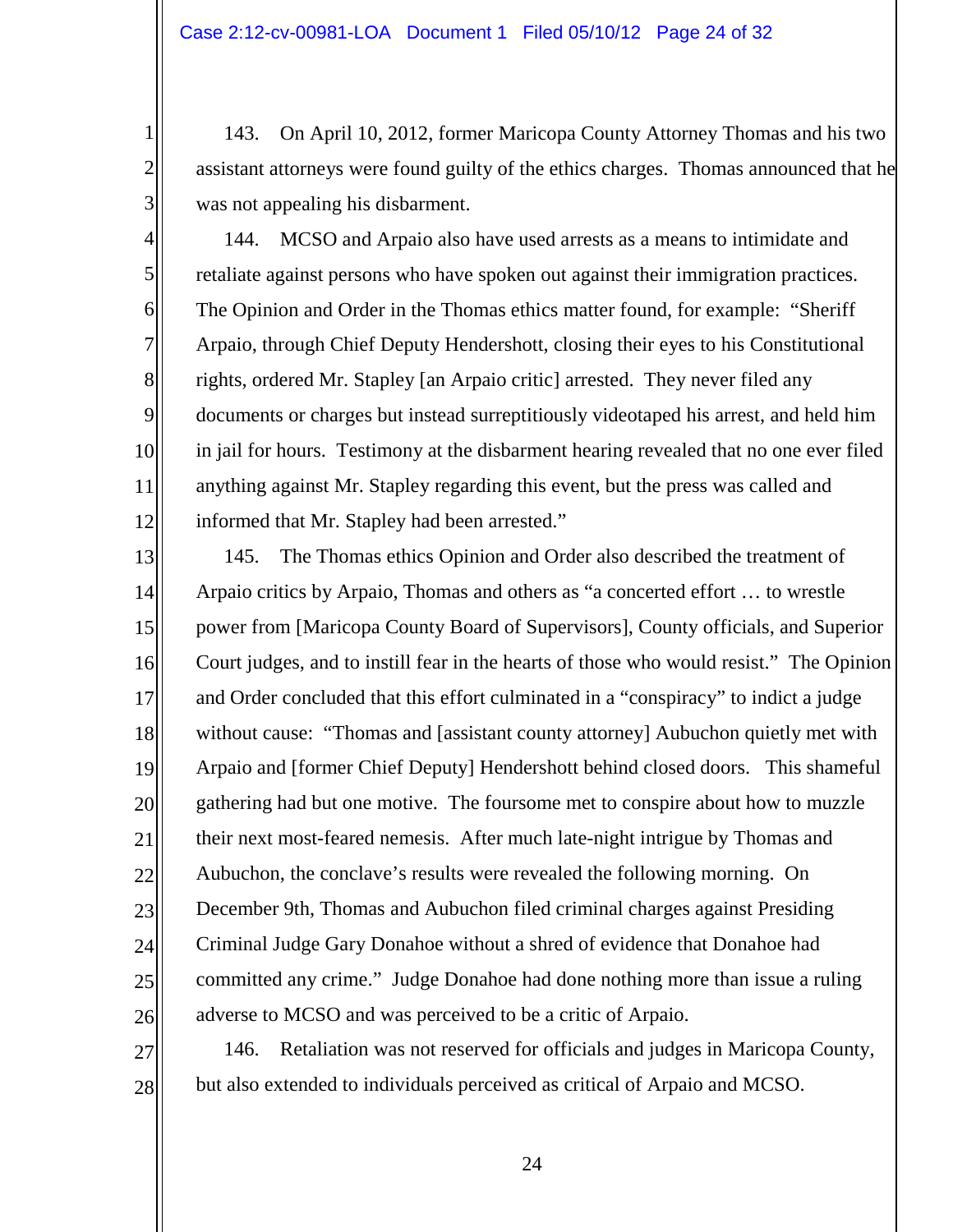147. MCSO arrested a peaceful protestor for obstructing a thoroughfare during an act of civil disobedience. The protestor – who has a long history of publicly criticizing MCSO immigration operations – was released.

148. The protestor then went to observe the continuing protests. Although this critic of MCSO policies was observing the protest without participating, MCSO unlawfully arrested him when Arpaio, who is very familiar with this protestor, publicly suggested that he be arrested a second time. At the arraignment, the prosecuting attorney admitted that there had been no probable cause for the second arrest. The interim County Attorney later dismissed the charges stemming from the second arrest for lack of probable cause.

12 13 14 15 16 17 18 149. On repeated occasions, MCSO officers arrested persons who had expressed their disagreement with MCSO immigration policies during the course of County Board meetings by applauding. These arrests were unjustified, as the arrestees did not disrupt the meeting in any meaningful way. Indeed, the judge presiding over the trial of the arrestees found that the arresting MCSO deputy "believes it is his role to make uncomfortable anyone who express[es] views that disagree with the Sheriff" and that Arpaio's officers had "trampl[ed] on the First Amendment." The court acquitted the arrestees on its own motion at the close of the State's case.

150. Another critic of Arpaio was arrested for engaging in protected speech, and was subsequently acquitted. Despite the acquittal, Arpaio explicitly stated that "[i]n the same circumstance, he would be arrested again," making clear that retaliation, rather than legitimate law enforcement, motivates Arpaio's treatment of his critics.

151. These actions, taken by MCSO and Arpaio, have deterred and are likely to deter persons from engaging in protected speech.

1

2

3

4

5

6

7

8

9

10

11

19

20

21

22

23

24

25

26

27

28

#### **IV. MCSO Is a Recipient of Federal Financial Assistance**

152. At all relevant times described in this Complaint, the Defendants have been and continue to be recipients of federal financial assistance from the Department of Justice, either directly or through another recipient of federal financial assistance.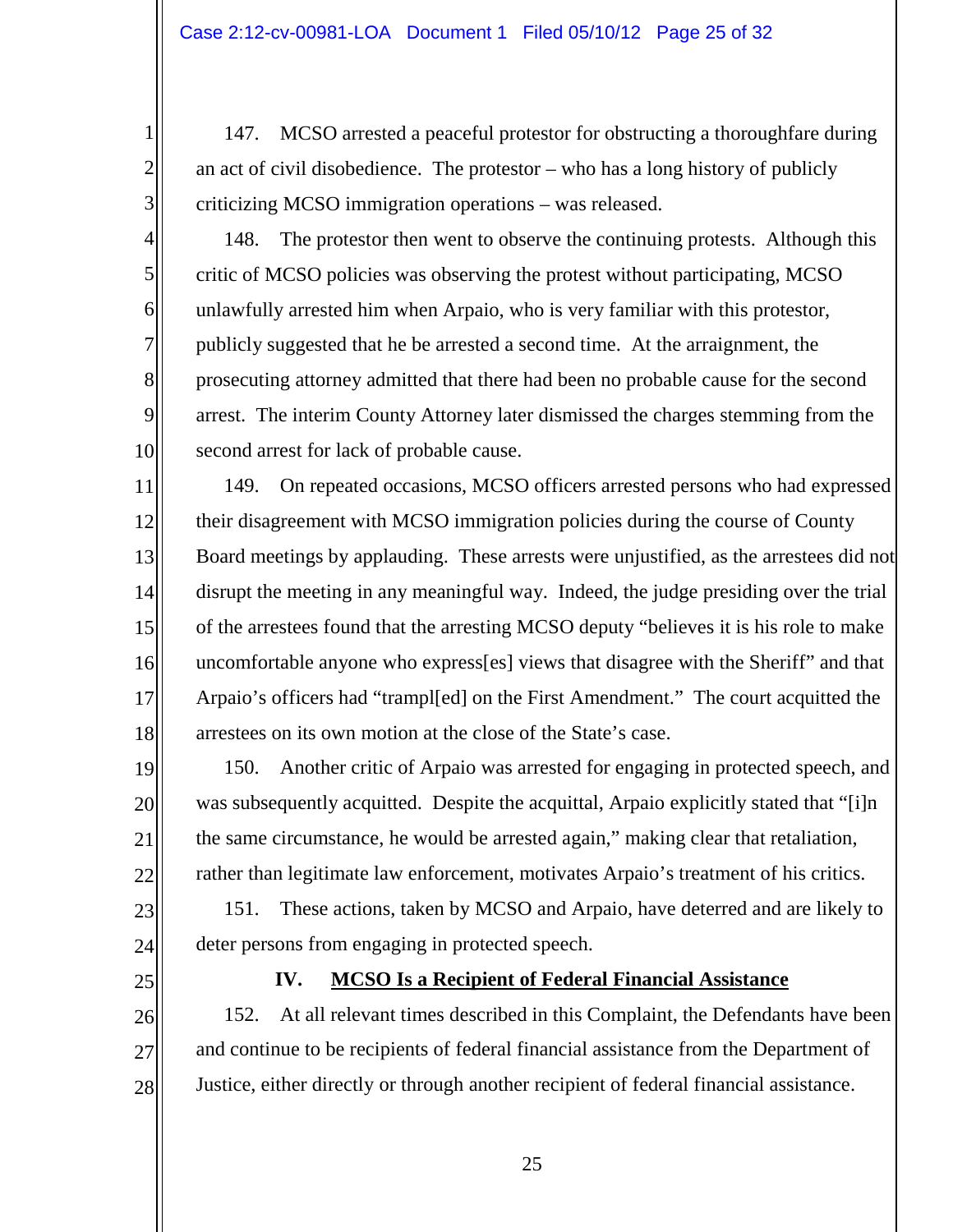2

3

4

5

6

7

8

9

10

11

12

20

21

22

23

24

25

26

27

28

153. The County has received grants from the DOJ Office of Justice Programs (OJP). MCSO has been and is a subrecipient of grants that the County has received from OJP. MCSO is also a subrecipient of grants from other recipients of federal financial assistance from OJP.

154. MCSO has received grants from the DOJ component Community Oriented Policing Services (COPS).

155. MCSO participates in the DOJ Equitable Sharing Program, which is administered by the DOJ Criminal Division, Asset Forfeiture and Money Laundering Section (AFMLS).

156. As a condition of receiving federal financial assistance, the County, through its authorized representatives, certified that it agreed to comply with all requirements imposed by Title VI and the federal regulations implementing Title VI.

13 14 15 16 17 18 19 157. Title VI and its implementing regulations prohibit intentional discrimination on the grounds of race, color, or national origin in any of a grant recipient's or subrecipient's operations, and they prohibit methods of administration that have the effect of subjecting individuals to discrimination because of their race, color, or national origin, or have the effect of defeating or substantially impairing accomplishment of the objectives of the grant recipient's or subrecipient's operations with respect to individuals of a particular race, color, or national origin.

158. The assurances signed by the County bind subsequent recipients and subgrantees, including MCSO, to which the County disburses the funds. The County is responsible for ensuring that subsequent recipients and subgrantees comply with the requirements of Title VI and its implementing regulations.

159. As a condition of receiving federal financial assistance, MCSO, through its authorized representatives, including Arpaio, agreed to comply with all requirements imposed by Title VI and its implementing regulations.

160. On December 15, 2011, the United States notified the Defendants that they had failed to comply with Title VI, its implementing regulations, and related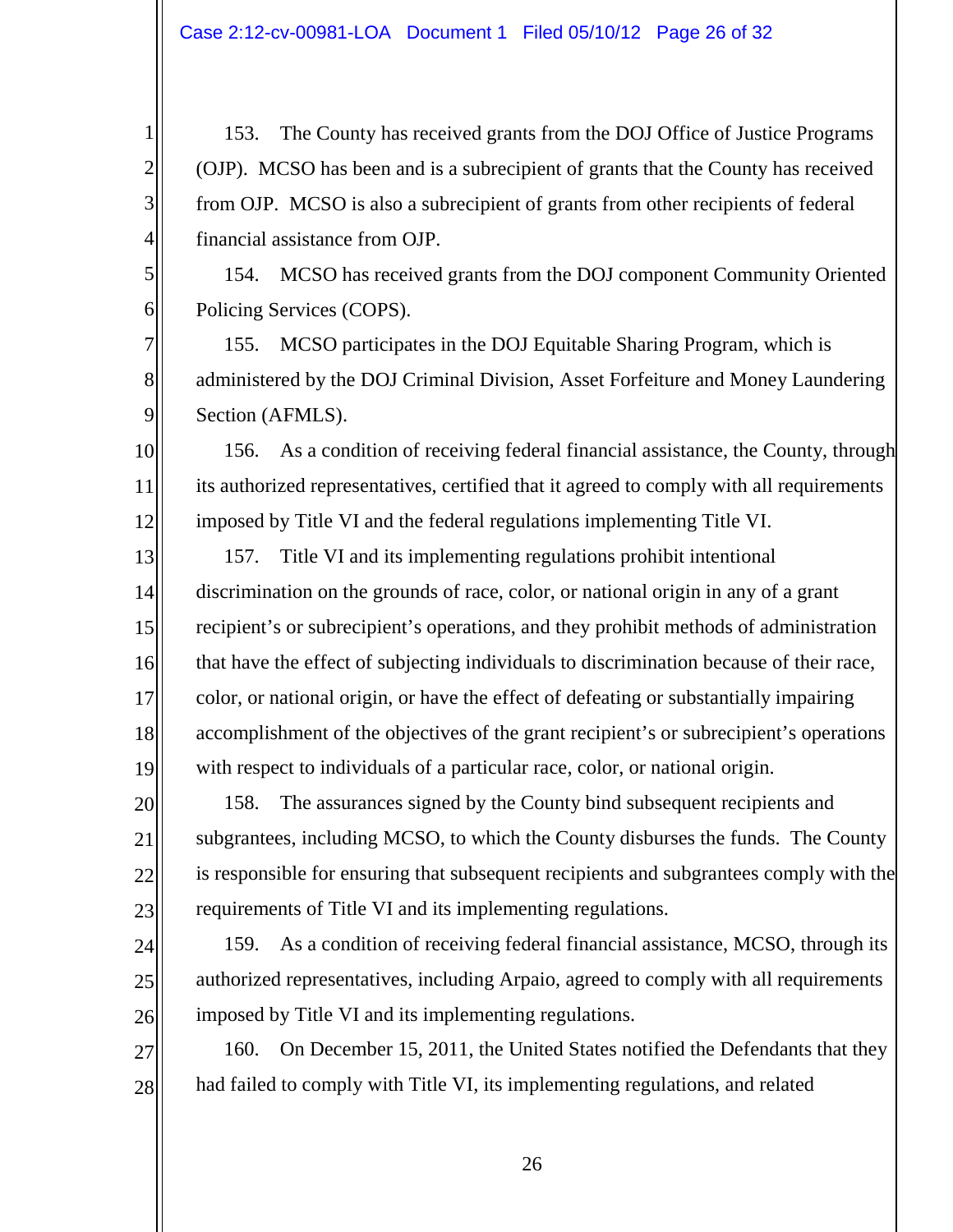2

3

4

5

6

7

8

9

10

11

12

13

14

15

16

22

23

24

25

26

contractual assurances, and that this lawsuit would follow if compliance could not be achieved by voluntary means.

161. Between December 15, 2011, and April 3, 2012, the United States sought to engage with the Defendants in an effort to achieve voluntary compliance with Title VI, its implementing regulations, and contractual assurances, as well as to resolve the other constitutional deficiencies identified in the December 15, 2011 letter. These efforts were unsuccessful.

162. The United States has determined that all administrative requirements have been exhausted and that securing compliance from the Defendants cannot be achieved by voluntary means. Accordingly, the United States has provided the Defendants' with a Notice of Intent to File Civil Action. See Exhibits A, B, and C.

### **CLAIMS FOR RELIEF**

163. The United States is authorized under 42 U.S.C. § 14141(b) to seek declaratory and equitable relief to eliminate a pattern or practice of law enforcement officer conduct that deprives persons of rights, privileges, or immunities secured or protected by the Constitution or laws of the United States.

17 18 19 20 21 164. The United States is authorized under Title VI to seek declaratory and equitable relief and/or the termination of federal funds to ensure that no person shall be excluded from participation in, be denied the benefits of, or be subjected to discrimination under any program or activity receiving federal funding on the basis of race, color, or national origin.

### **FIRST CLAIM FOR RELIEF:**

# **DEFENDANTS' LAW ENFORCEMENT POLICIES AND PRACTICES VIOLATE 42 U.S.C. § 14141 AND THE FOURTEENTH AMENDMENT**

165. Plaintiff re-alleges and incorporates by reference the allegations set forth in paragraphs 1-164, above.

27 28 166. The Defendants, their agents, and persons acting on their behalf, including MCSO officers, have engaged in law enforcement practices, including traffic stops,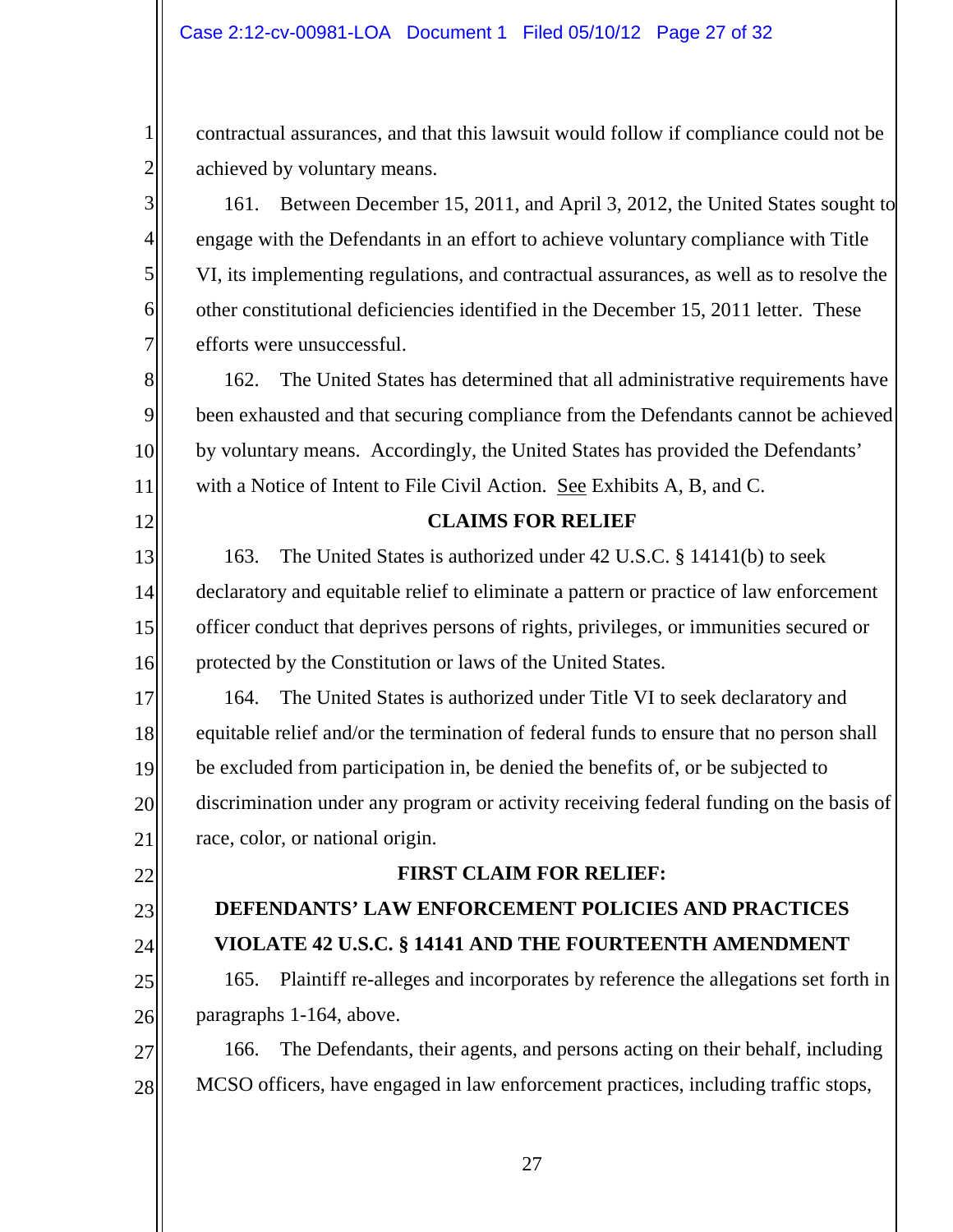workplace raids, home raids, and jail operations, with the intent to discriminate against Latino persons in Maricopa County on the basis of their race, color, or national origin.

167. The discriminatory law enforcement practices engaged in by the Defendants, their agents, and persons acting on their behalf constitute a pattern or practice of conduct by law enforcement officers that deprives persons of rights protected by the Due Process and Equal Protection Clauses of the Fourteenth Amendment of the United States Constitution, in violation of 42 U.S.C. § 14141(a).

### **SECOND CLAIM FOR RELIEF:**

# **DEFENDANTS' SEARCHES, ARRESTS, AND DETENTIONS VIOLATE 42 U.S.C. § 14141 AND THE FOURTH AMENDMENT**

168. Plaintiff re-alleges and incorporates by reference the allegations set forth in paragraphs 1-164, above.

169. The Defendants, their agents, and persons acting on their behalf, including MCSO officers, have unreasonably searched, arrested, and detained numerous persons in Maricopa County, including searches and arrests without probable cause or reasonable suspicion.

170. The unreasonable searches, arrests, and detentions lacking probable cause or reasonable suspicion engaged in by the Defendants, their agents, and persons acting on their behalf constitute a pattern or practice of conduct by law enforcement officers that deprives persons of their rights under the Fourth Amendment, in violation of 42 U.S.C. § 14141(a).

## **THIRD CLAIM FOR RELIEF:**

## 23 24

25

26

1

2

3

4

5

6

7

8

9

10

11

12

13

14

15

16

17

18

19

20

21

22

## **DEFENDANTS' TREATMENT OF LATINOS VIOLATES TITLE VI**

171. Plaintiff re-alleges and incorporates by reference the allegations set forth in paragraphs 1-164, above.

27 28 172. The Defendants received and continue to receive federal financial assistance for their programs and activities.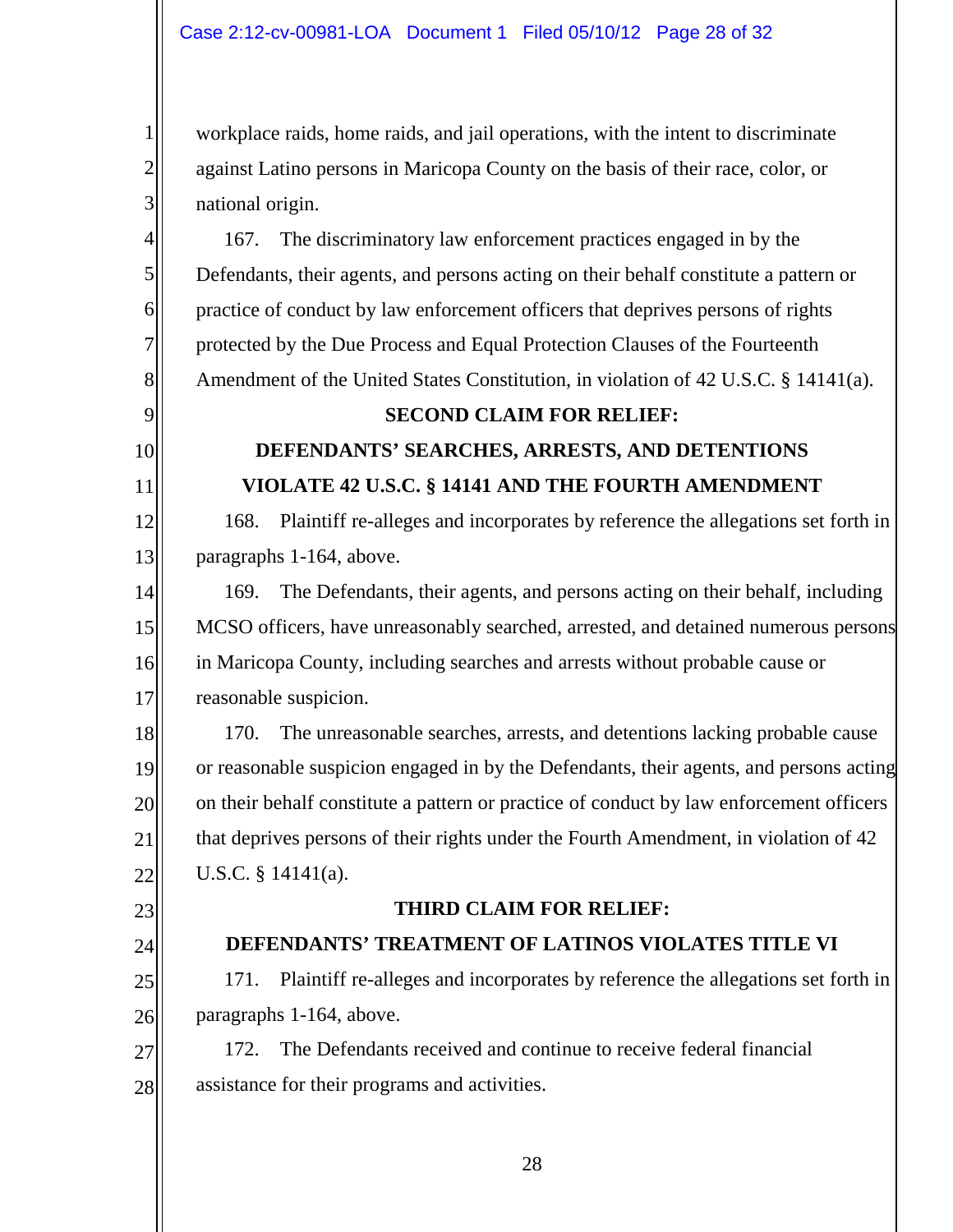2

3

4

5

6

7

8

9

10

11

12

22

23

24

25

26

27

28

173. The Defendants have engaged in law enforcement practices that are unjustified and have an adverse disparate impact on Latinos.

174. The Defendants have engaged in law enforcement practices with the intent to discriminate against Latinos on the basis of their race, color, or national origin.

175. The Defendants' discriminatory law enforcement practices, and intentional discrimination, independently violate Title VI and the Title VI implementing regulations.

# **FOURTH CLAIM FOR RELIEF: DEFENDANTS' TREATMENT OF LATINO LEP PRISONERS VIOLATES TITLE VI**

176. Plaintiff re-alleges and incorporates by reference the allegations set forth in paragraphs 1-164, above.

13 14 177. The Defendants received and continue to receive federal financial assistance for their programs and activities.

15 16 17 18 19 178. The Defendants have excluded limited English proficient (LEP) Latino prisoners from participation in, denied LEP Latino prisoners the benefits of, and intentionally subjected LEP Latino prisoners to discrimination under Defendants' programs and activities relating to the operations of the Maricopa County jails on the basis of those persons' race, color, or national origin.

20 21 179. The Defendants' treatment of Latino LEP prisoners is unjustified and has an adverse disparate impact on Latinos.

180. The Defendants' discriminatory treatment of LEP individuals violates Title VI, and the Title VI implementing regulations.

# **FIFTH CLAIM FOR RELIEF:**

## **DEFENDANTS' TREATMENT OF LATINOS VIOLATES THE TITLE VI ASSURANCES**

181. Plaintiff re-alleges and incorporates by reference the allegations set forth in paragraphs 1-164, above.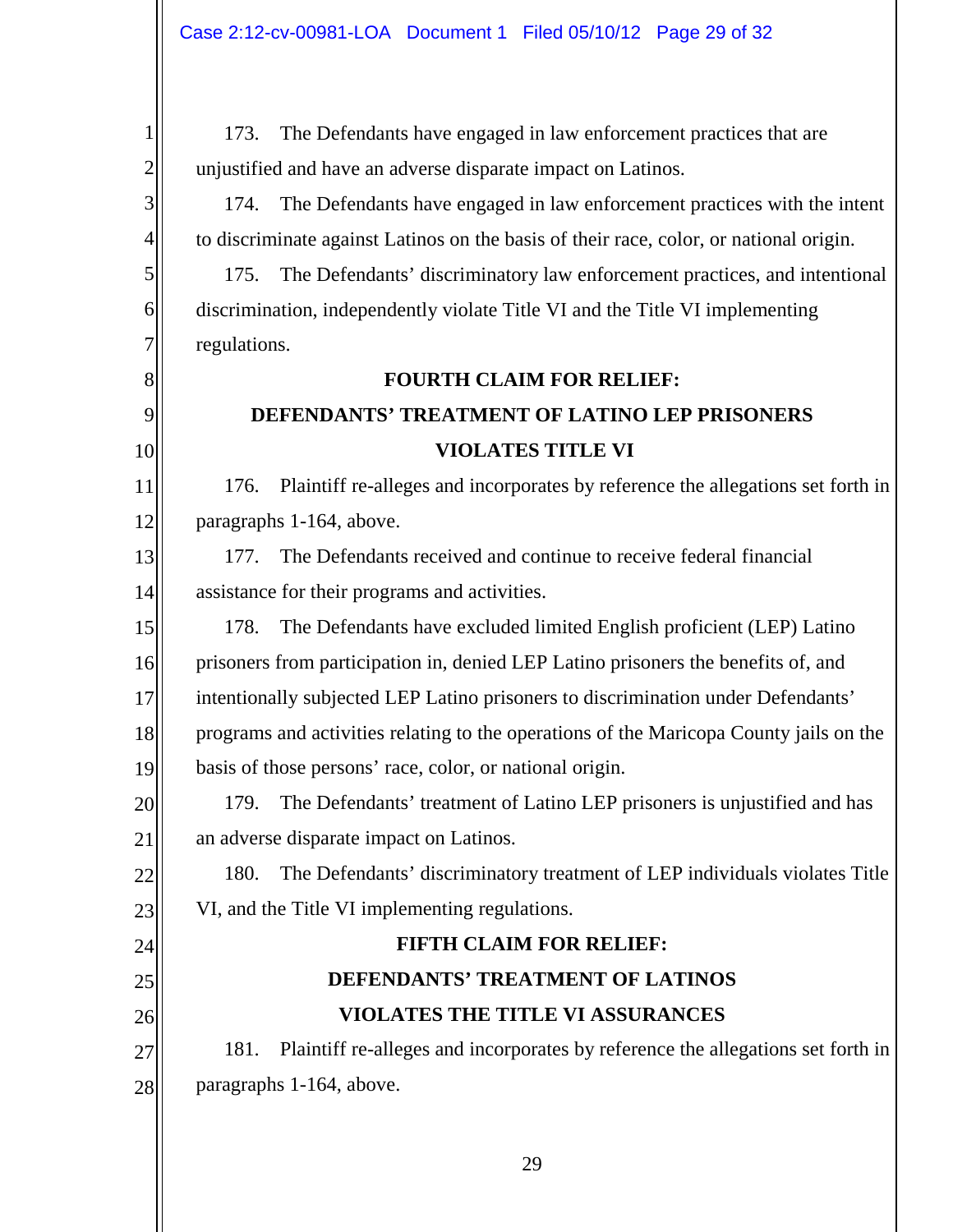182. The Defendants signed contractual assurance agreements with the United States that all of their programs and activities would be conducted in compliance with all the requirements of Title VI and its implementing regulations.

183. The Defendants' intentional discrimination against Latinos and Latino LEP prisoners violates Title VI and its implementing regulations.

184. The Defendants' unjustified policing and jail practices that have an adverse disparate impact on Latinos and Latino LEP prisoners violate Title VI and its implementing regulations.

185. The Defendants therefore have violated their Title VI contractual assurances.

## **SIXTH CLAIM FOR RELIEF:**

# **DEFENDANTS' RETALIATION AGAINST THEIR CRITICS VIOLATES 42 U.S.C. § 14141 AND THE FIRST AMENDMENT**

186. Plaintiff re-alleges and incorporates by reference the allegations set forth in paragraphs 1-164, above.

16 17 18 187. The Defendants, their agents, and persons acting on their behalf, including MCSO officers, have retaliated against persons in Maricopa County on the basis of protected speech and thereby chilled future protected speech.

19 20 21 22 23 188. The retaliation against protected speech and the chilling of future protected speech engaged in by the Defendants, their agents, and persons acting on their behalf constitute a pattern or practice of conduct by law enforcement officers that deprives persons of their rights under the First Amendment of the United States Constitution, in violation of 42 U.S.C. § 14141(a).

## **PRAYER FOR RELIEF**

25

26

27

24

1

2

3

4

5

6

7

8

9

10

11

12

13

14

15

189. WHEREFORE, the United States prays that the Court:

190. Declare that the Defendants have engaged in a pattern or practice of conduct by MCSO law enforcement officers that deprives persons of rights,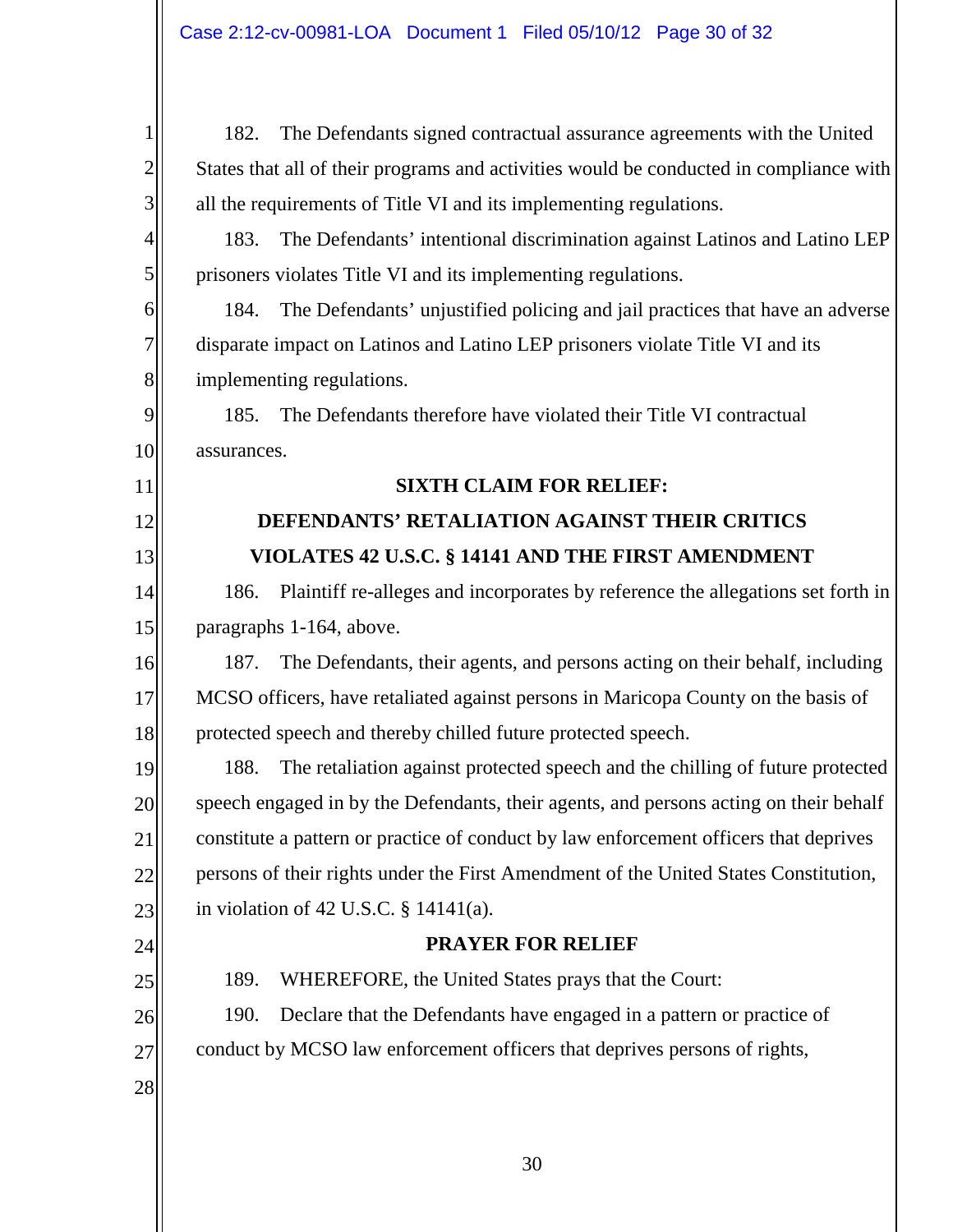privileges, or immunities secured or protected by the Constitution or laws of the United States, in violation of 42 U.S.C. § 14141(a);

191. Declare that the Defendants have excluded persons from participation in, denied persons the benefits of, or subjected persons to discrimination under programs or activities receiving federal financial assistance, on the basis of race, color, or national origin, in violation of Title VI;

192. Order the Defendants, their officers, agents, and employees to refrain from engaging in any of the predicate discriminatory acts forming the basis of the pattern or practice of unlawful conduct described herein;

 193. Order the Defendants, their officers, agents, and employees to adopt and implement policies, procedures, and mechanisms to remedy the pattern or practice of unlawful conduct described herein, and by specifically addressing, *inter alia*, the following areas: policies and training; non-discriminatory policing and jail operations; stops, searches, and arrests; response to crimes of sexual violence; posse operations; jail operations; supervision; misconduct complaint intake, investigation, and adjudication; retaliation; oversight and transparency; and community engagement; and

194. Order such other relief as the interests of justice may require.